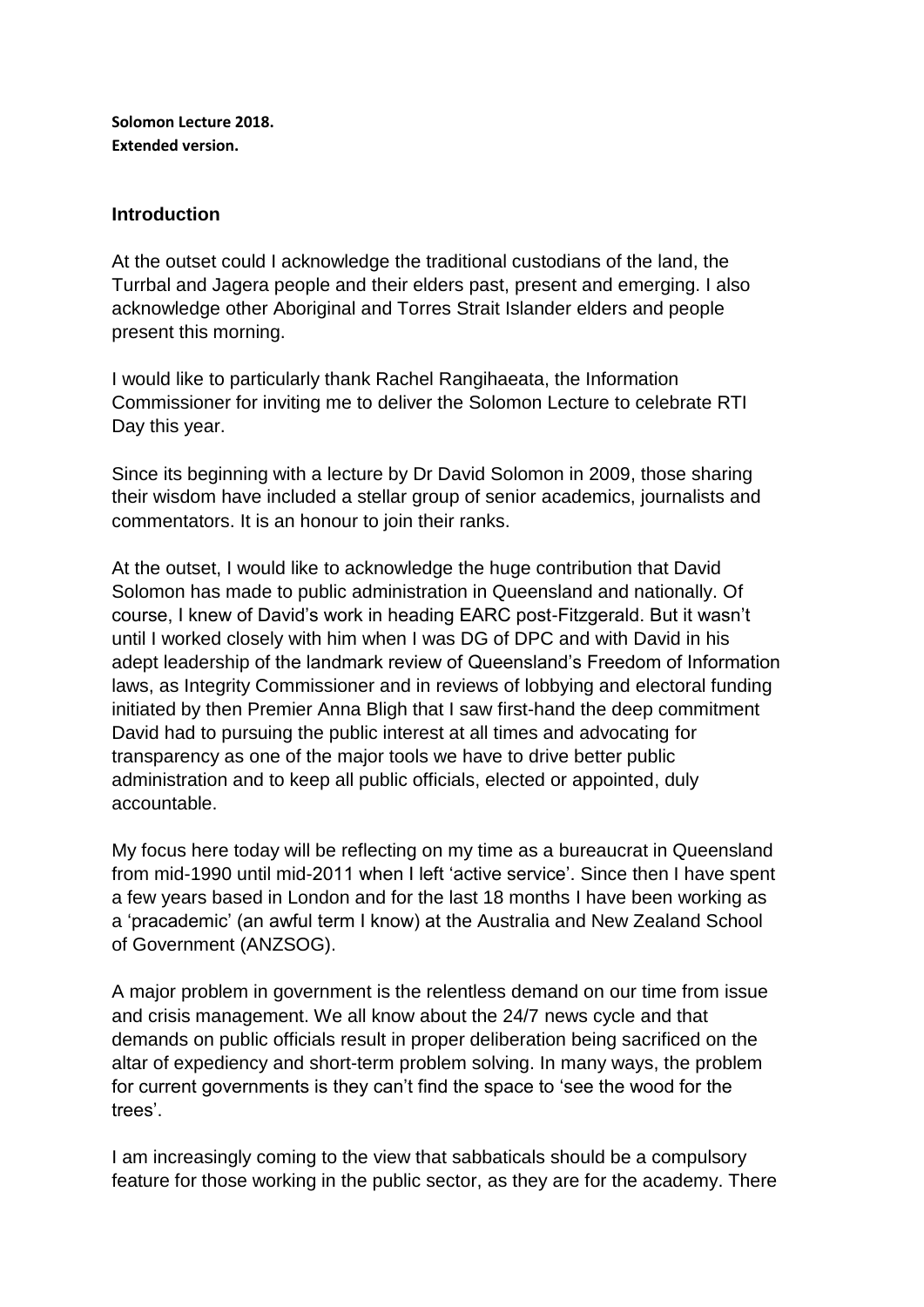must be time to read, write, reflect and understand the bigger picture in which we should operate rather than being ground down by a relentless onslaught of administrivia.

In the lecture today, I will focus on a range of issues we face as public officers, some very local but some impacted by global trends. I want to: reflect on declining trust in governments and representative liberal democracies; discuss the threat to transparency as the global trend to illiberalism and authoritarianism strengthens, and; advocate the need to return to the basics of our fundamental purpose of ensuring public trust, and the need to always operate in the public interest rather than serve narrower sectional interests.

I will contend that greater access to information and transparency will reverse some of these negative trends, and create greater legitimacy by ensuring our representative democracies and their support institutions provide the space for deliberative and informed community engagement. In essence, this means open government, achieved by working with the community, rather than simply delivering what we as elites think is best for 'them'.

#### **The decline in trust and its consequences**

A decline in public trust and a rise in populism and alternative voices, is the biggest background trend facing governments

Global political events over the past few years have underlined serious and ongoing threats to the free flow of information and indeed to democracy itself.

First, the clear rise or consolidation of authoritarian strongmen such as Duterte in the Philippines, Orbán in Hungary, Putin in Russia, Trump in the U.S., and Erdoğan in Turkey, to name but a few.

Second, the Cambridge Analytica data mining scandal on Facebook, and third, the related ongoing controversy around electoral interference or more broadly political misinformation in the 2016 US presidential election and the 2016 Brexit campaign.

In this vein, I fear less the perils of "fake news", but more importantly a growing global aversion to evidence and an undermining of shared facts in political debate. We might broadly call this the retreat of truth.

When a senior Cabinet Minister in the UK in a populist outburst says that the eras of the 'experts' has had its day, we should begin to worry. Science, once revered as the search for truth, has for many the same status as belief systems,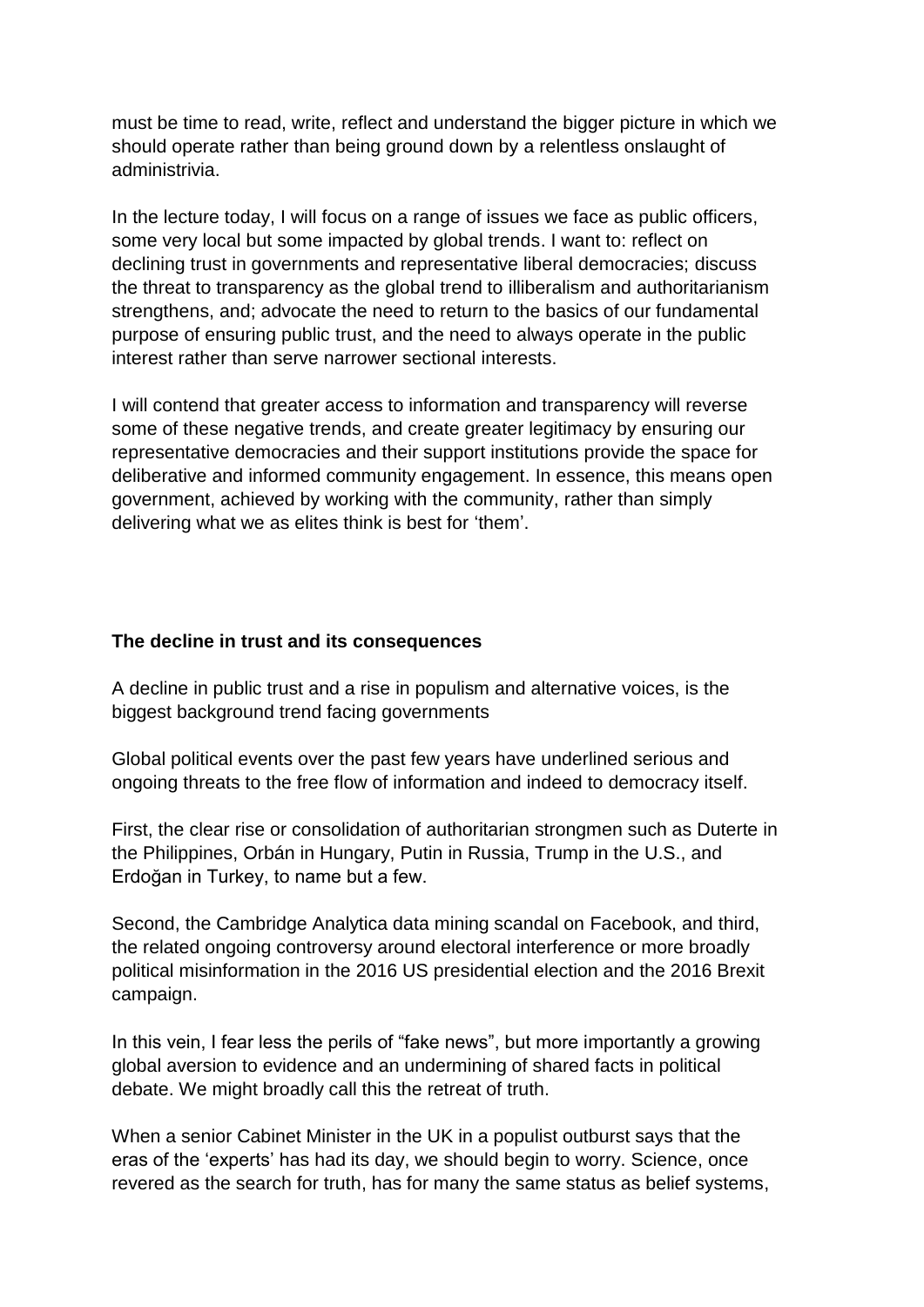whether related to climate change, creationism, or indeed whether the earth is flat (seriously). There is a growing view of the right to having one's beliefs treated equally as so-called scientific facts.

The rise of populism is both a product of, and a contributor to, a growing loss of trust. Not just in our politicians and established parties, but in the democratic institutions that support them.

Major international and Australian surveys map out warning sign after warning sign. I'd like to talk about a few of them to help establish the extent of the problem.

The Freedom House "Freedom in the World" research project has for many years tracked an increase in civil liberties and political rights. Since 1872, with some minor hiccups, the trend to democratisation had been almost unfailingly positive. Now, since 2005, the figures are heading southward.<sup>1</sup>

To take a more specific measure from Freedom House, with a direct relation to RTI, we can assess the health of Internet freedom—which is the ease of access people have to the Internet, and their ability to use it to express themselves. For the past seven years, Internet Freedom has declined worldwide.<sup>2</sup>

Meanwhile, the Pew Research Centre in the USA has documented public trust in institutions back to 1958. In the time of Eisenhower, Kennedy, and even the early years of LBJ's presidency, trust in the government in Washington was high—well over 70%. Trust in political institutions and the political process were equally strong.

It is astounding to see how sharply this has changed over the 60 years to 2017. As partisan acrimony grows, overall faith in government and political leaders has fallen through the floor. Now, by the time of Trump the percentage of the nation who trust the government in Washington is below 20%, close to a 60% drop in as many years. But the trend was clearly in place way before Trump came on the scene.<sup>3</sup>

Such statistics from the US remind us that today's focus on individual scandals, and the day-to-day minutiae of politics, can blur the fact that the decline in trust in

<sup>1</sup> Freedom House, *Freedom in the World 2018: Democracy in Crisis*, 2018, [https://freedomhouse.org/sites/default/files/FH\\_FITW\\_Report\\_2018\\_Final\\_SinglePage.pdf](https://freedomhouse.org/sites/default/files/FH_FITW_Report_2018_Final_SinglePage.pdf) [18 September 2018]

<sup>2</sup> Adam Segal, "When China rules the web", *Foreign Affairs*, September/October 2018, p. 17; Freedom House, *Freedom on the Net 2017: Manipulating Social media to Undermine Democracy*, 2017, <https://freedomhouse.org/report/freedom-net/freedom-net-2017> [18 September 2018]

<sup>3</sup> Pew Research Center, *Public Trust in Government: 1958-2017*, 2017[, http://www.people](http://www.people-press.org/2017/12/14/public-trust-in-government-1958-2017/)[press.org/2017/12/14/public-trust-in-government-1958-2017/](http://www.people-press.org/2017/12/14/public-trust-in-government-1958-2017/) [18 September 2018]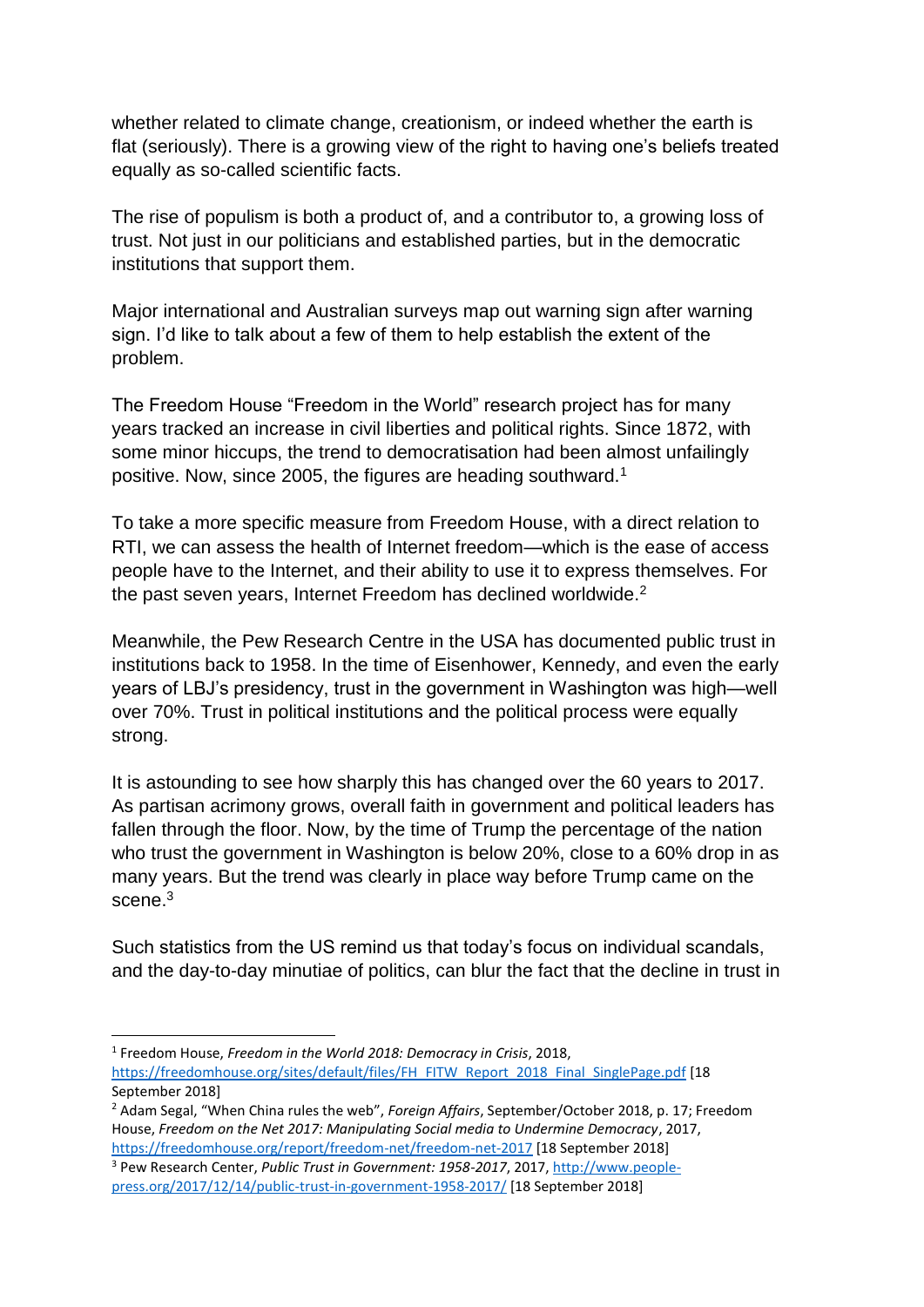government is a long-term phenomenon which is affecting the ability of our democracies to respond to future crises.

Decline is especially pronounced from one generation to the next.

The World Values Survey documents changes in values in beliefs over time and allows for comparison between different "birth cohorts", or generations. (However, their "world" spans the US and Europe, alas we Antipodeans don't quite count.)

A commitment to liberal democracy is *far* stronger amongst baby boomers than the following generations.

Those cohorts following the baby boomers possess a decreasing desire to live in a country that is governed democratically.<sup>4</sup> Many commentators diagnose this as apathy, but the weight of learnt experience that creates such a consistent result should not be discounted. These younger generations have dwindling faith that democracy can deliver what they need and want.

In an article in the *Journal of Democracy*, Roberto Stefan Foa and Yascha Mounk, from Melbourne and Harvard universities, call this phenomenon the "democratic disconnect".

If you'd permit me to read a couple of quotes, I think Foa and Mounk really effectively drive home the dangerous future this disconnect could create.

In their conclusion, they lament that:

"Even as democracy has come to be the only form of government widely viewed as legitimate, it has lost the trust of many citizens who no longer believe that democracy can deliver on their most pressing needs and preferences."<sup>5</sup>

### They write:

**.** 

"it is possible that, even in the seemingly consolidated democracies of North America and Western Europe, democracy may one day cease to be the "only game in town": Citizens who once accepted democracy as the only legitimate form of government could become more open to authoritarian alternatives."<sup>6</sup>

<sup>4</sup> World Values Survey, [http://www.worldvaluessurvey.org/wvs.jsp,](http://www.worldvaluessurvey.org/wvs.jsp) in Roberto Stefan Foa and Yascha Mounk, "The Danger of Deconsolidation: The Democratic Disconnect", *Journal of Democracy*, vol. 27, no. 3, 2016, p. 7.

<sup>5</sup> Foa and Mounk, "The Danger of Deconsolidation: The Democratic Disconnect", p. 16.

<sup>&</sup>lt;sup>6</sup> Foa and Mounk, "The Danger of Deconsolidation: The Democratic Disconnect", p. 15.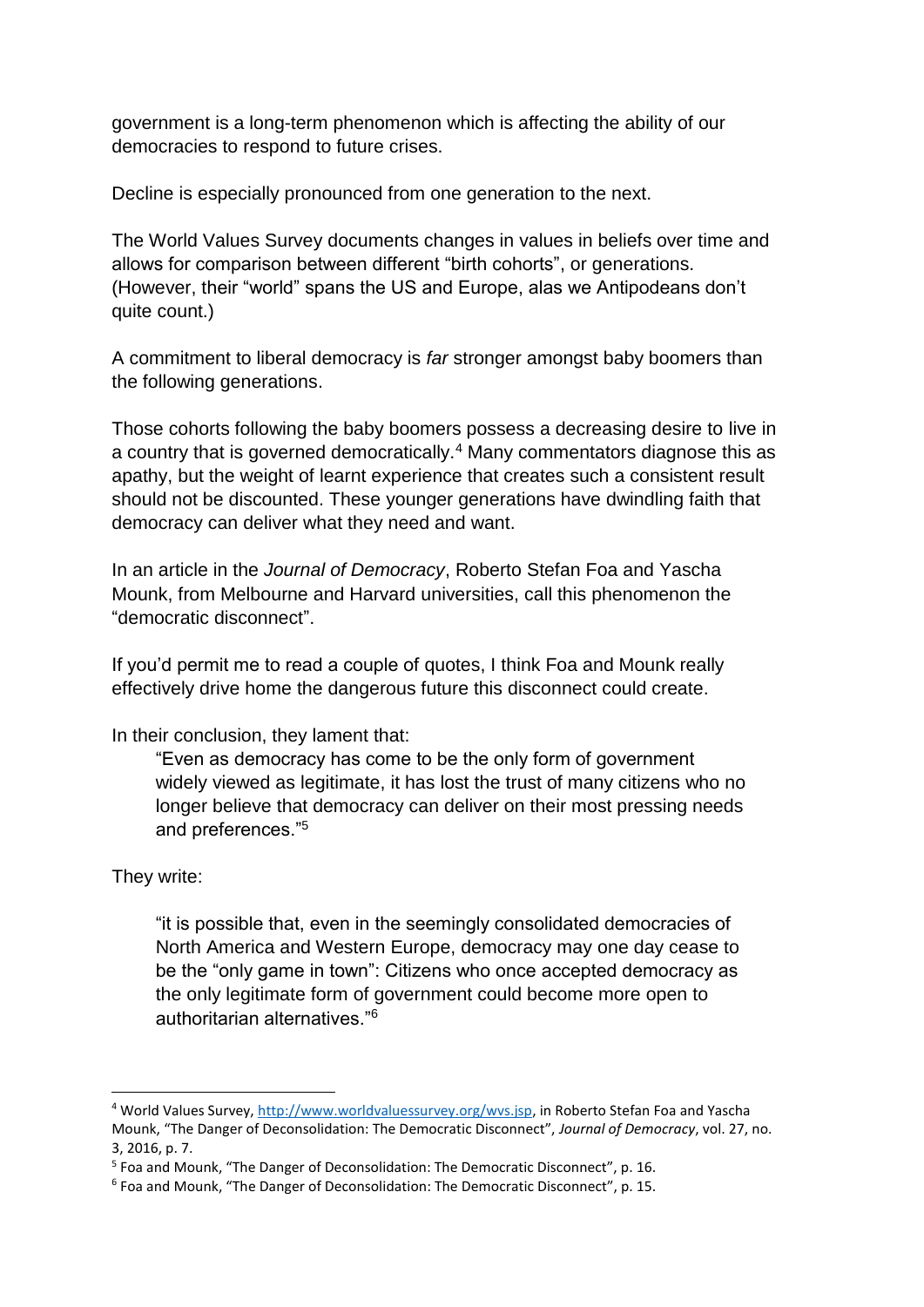This decline in trust could be extremely damaging. We—those in elected office, the public service, or in the universities—must seek to rebuild trust in our fundamental democratic institutions.

Because Australia is not immune from the problem set out in these international surveys, either.

Far from it.

Indeed, Professor A.J. Brown from the Centre for Governance & Public Policy at Griffith University and his colleagues have collaborated on the *Australian Constitutional Values Survey*, and it tells a very similar story.

Decline is universal, and decline is stark.

This is especially the case at a *federal level* in Australia.

The *Australian Constitutional Values Survey* covers the years 2008 to 2017.During this time, trust in state and local government has stayed relatively stable, at around the mid 50% level.

Meanwhile, trust in the federal government has plummeted from almost 82% to 49%.<sup>7</sup>

The cause is not a mystery.

1

There are numerous troubling cases of misbehaviour and unethical conduct through to serious corruption in public office at a national level, as well as in state and local government.

Here in Queensland, there have been several prominent cases, particularly in the local government sector—Ipswich and Logan City are prime examples. Yet arguments remain about transparency and right to information as if it is counter to good public administration. These Australian examples underline the importance of systemic approaches to political accountability and integrity.

The danger is that the public begins to believe there is "one rule for them and another for the rest of us", especially in cases where officials may not have broken the rules, but their behaviour is arguably unethical and clearly unacceptable to the public.

Trust in the system and our public institutions is almost impossible to maintain under these conditions.

<sup>7</sup> A.J. Brown, *Australian Constitutional Values Survey 2017: Results Release 1*, Centre for Governance and Public Policy, Griffith University, 2017, p.7.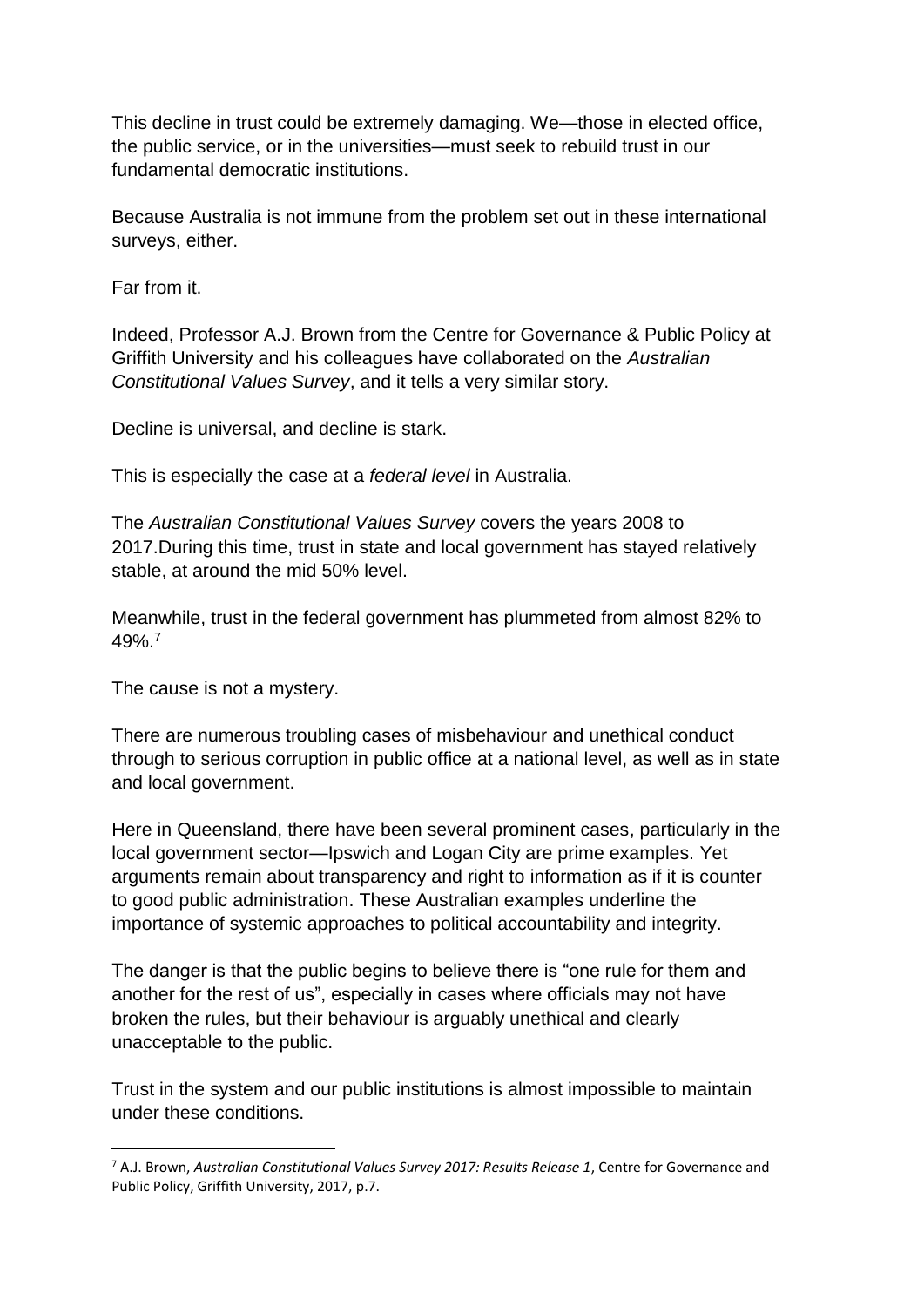Work that makes government more transparent or improves integrity must be seen as essential for rebuilding the trust that makes it possible for governments to operate effectively and work for the public good.

## **Fitzgerald: a defining moment on the path to reform**

One of the primary reasons for the Solomon Lecture is to remind us of the dangers of ahistoricism. It is a plague of our age. We see again and again that important lessons from our past are disregarded. Whereas we should be involved in single- if not double-loop learning from our past failures as well as successes.

We must not just remember but act on these lessons, lest we simply repeat the mistakes of the past. In last year's Solomon Lecture, Kerry O'Brien, spoke strongly on this exact point. We would do well to heed his reminder.

The Fitzgerald Inquiry is clearly a defining moment not just in the history of this state, but of the nation.

Integrity and trust in Queensland's public institutions was critically damaged by the shocking revelations of corruption in our core public institutions in the late eighties. However, as we all know, these issues weren't unique to Queensland.

Fitzgerald took the opportunity to shine a light on events and relationships that may well have remained hidden if it wasn't for him and others in the parliament, the media, police, and honest public officials who had the courage and persistence to strive for transparency.

Restoring these fundamental qualities is far harder than losing them. Restoring integrity and trust to an entire political system, to a number of public institutions and the public officers who are meant to uphold their integrity, takes vision and leadership, commitment and courage.

Tony Fitzgerald brought these attributes and more to the most challenging of tasks. He was faced with hardened corruption and criminal behaviour and unethical conduct on an institutional scale.

Now this really was a question of institution-wide misconduct and institutional culture. Fitzgerald spoke directly to the failures of the Queensland Police Force (later importantly to be renamed Service), but reinforced that this behaviour is possible *in all institutions* if the right integrity framework is not in place:

"It should be plainly understood that the influence of institutional culture is not unique to the Police Force. It is capable of affecting any group of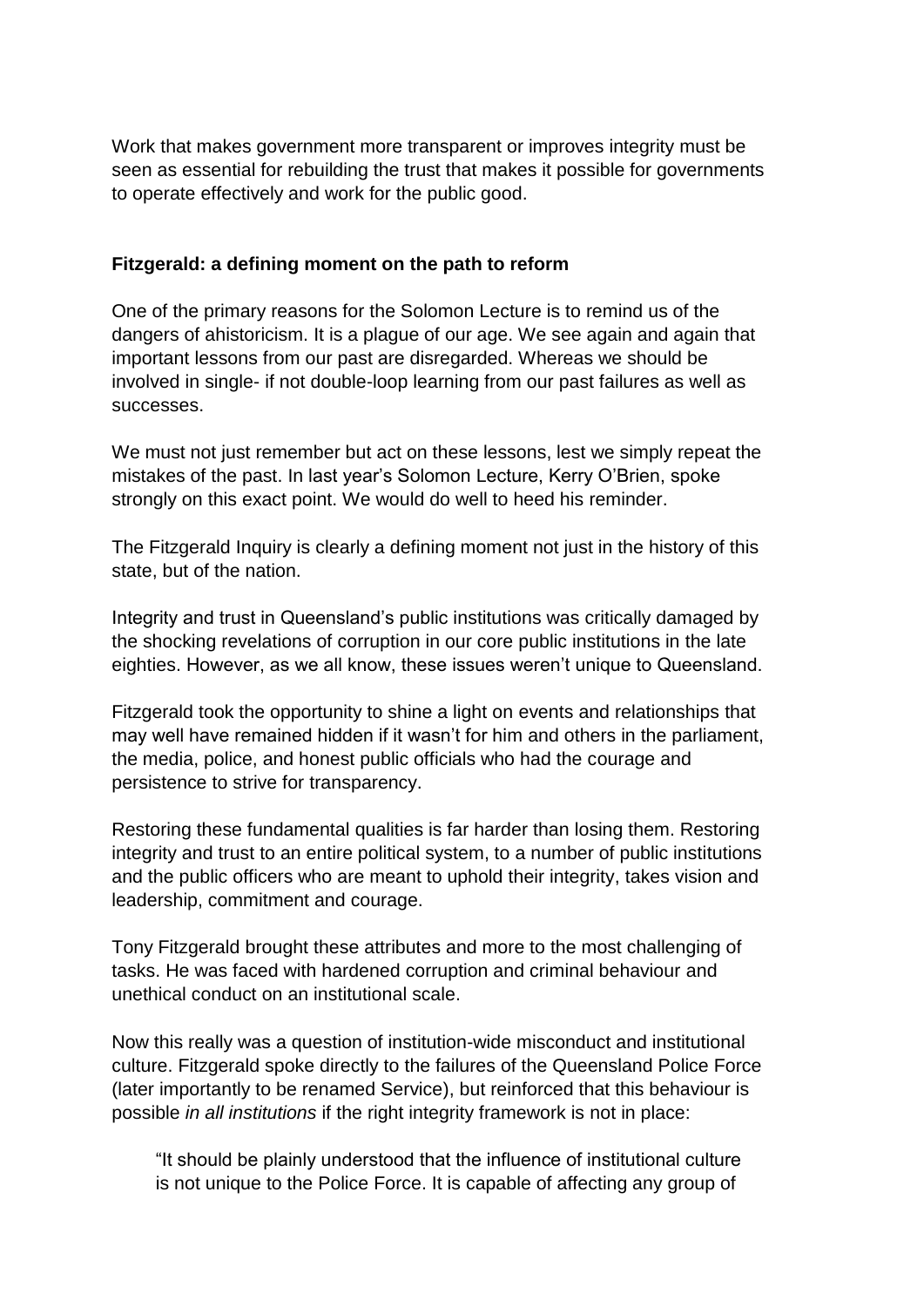people or institution. In bodies other than the Police Force, such cultural influence manifests itself in more diffuse ways, but affects attitudes to change, and can lead to or be associated with official misconduct.

Not all members of a group or institution, including the Police Force, subscribe to their body's culture but that does not lessen its significance if it can be used to aid or conceal official misconduct. Left unrecognized and unchanged, any such culture can easily be exploited to obstruct or prevent reform."<sup>8</sup>

I don't have time in this lecture to discuss the importance of institutional integrity being 'a priori' over attempts to monitor that of individual public officers. Suffice to say that Dr Nikolas Kirby from Blavatnik School at Oxford and more recently, our own Simone Webbe have done some interesting writing in this area.

For now, I would just like to reinforce Fitzgerald's point about the importance of a robust *system* to combat corruption and other unethical practices—a system in which right to information (RTI) legislation is an essential component.

Fitzgerald's experience had taught him that the "selfish and corrupt are infinitely flexible in their ability to adapt and work around new regulatory structures."<sup>9</sup> And so he warned: "Individuals who work in institutions in need of reform must recognize that checks and balances and changes in attitudes are necessary if the activities of their less scrupulous colleagues are to be detected and controlled<sup>"10</sup>

Importantly, Fitzgerald understood nothing could be achieved without faith in the system itself. He argued, and I quote, that "the restoration of public confidence in the integrity of a vital element of public life is the paramount public interest to which other public interests must be accommodated."<sup>11</sup>

Fitzgerald considered deeply the importance of the public interest. The idea is arguably *the* central premise of the landmark report.

The Fitzgerald Inquiry is essential in a discussion about David Solomon and his career not just because David led one of the two institutions proposed by Fitzgerald, the Electoral and Administrative Review Commission. It is essential because balancing competing public interests is the fundamental question in RTI frameworks.

<sup>8</sup> G.E. (Tony) Fitzgerald, *Report of a commission of inquiry pursuant to orders in council*, Commission of Inquiry into Alleged Illegal Activities and Associated Police Misconduct, Queensland, 1989, p. 6. (hereafter *The Fitzgerald report*)

<sup>9</sup> *The Fitzgerald report*, p. 6.

<sup>10</sup> *The Fitzgerald report*, p. 7.

<sup>11</sup> *The Fitzgerald report*, p. 10.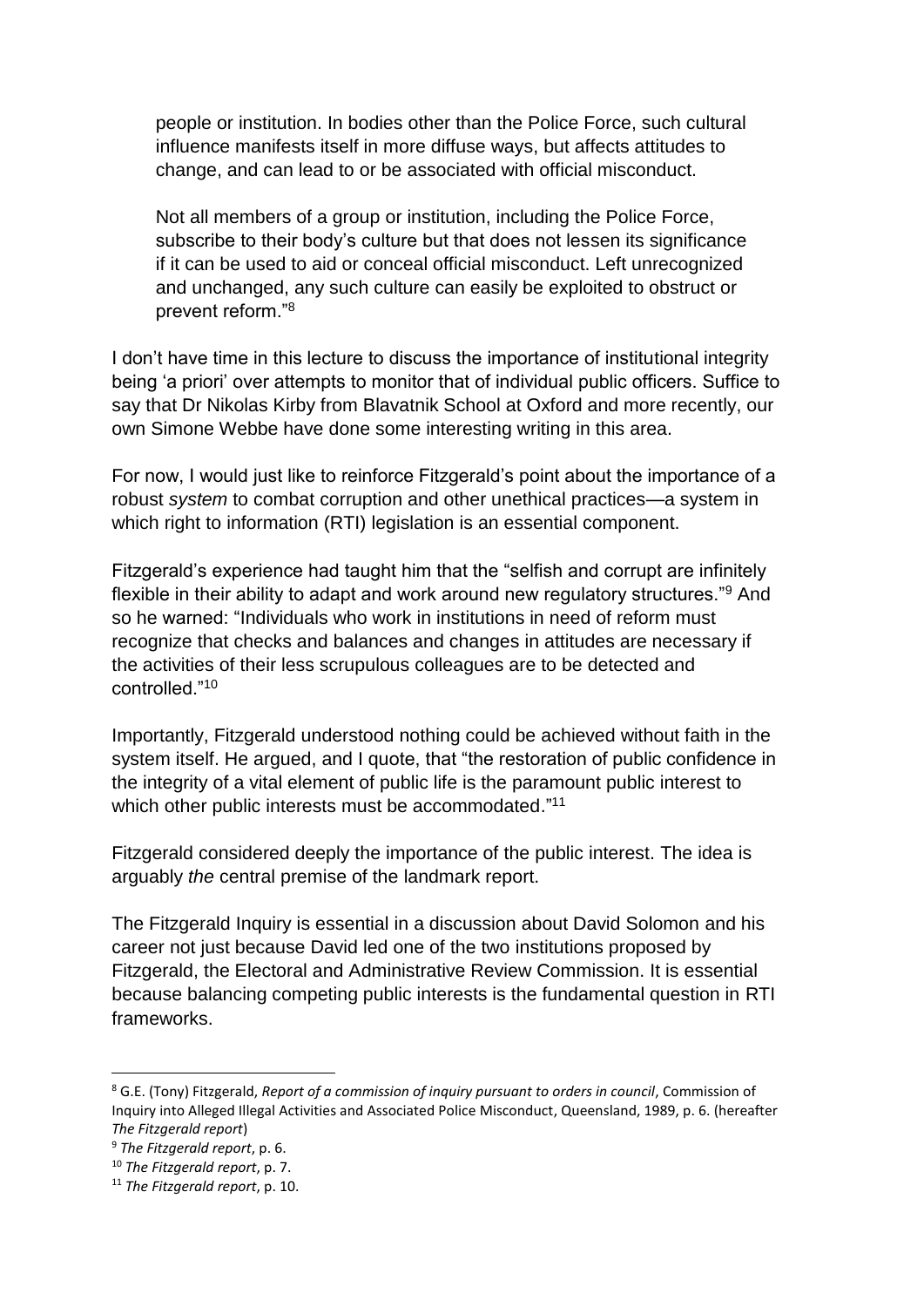### **Immediate Post-Fitzgerald reform**

The reforms which followed the bombshell which was the Fitzgerald Inquiry, released on 3 July 1989, were put in place by the Ahern, Cooper and Goss governments.

The institutional framework of the Criminal Justice Commission (CJC), chaired by Sir Max Bingham, and the Electoral and Administrative Reform Commission (EARC) chaired initially by Tom Sherman, then Colin Hughes and subsequently Dr. David Solomon were both established post-Fitzgerald to ensure that the reform agendas recommended by the Fitzgerald Inquiry were not lost once the final report was delivered.

Most of the legislative reforms were put in place by the Goss government elected in late 1989, five months after the Fitzgerald Report release. As Janet Ransley outlines in "The Goss Government. Promise and Performance of Labor in Queensland", these 2 bodies accountable to parliamentary committees effectively took charge of a large part of the reform agenda.<sup>12</sup>

Effectively, the significance of the report itself overwhelmed any policy agenda of those contesting the 1989 election, with policies recommended by Fitzgerald being given priority, often beyond the commitments that would have otherwise been developed by the parties themselves. Particularly in a unicameral system, establishment of two powerful independent bodies with strong authorisation from Fitzgerald heavily impacted the parliamentary system and its standard approaches, given the usual reliance on strong leadership and arguably a more powerful executive than exists in a bi-cameral system.

Despite the perceived restrictions on parliamentary autonomy, the list of reforms implemented in the Goss government's first term were impressive and included judicial review legislation, introduction of FOI legislation, legislative standards, whistle-blower's protection, introduction of pecuniary interest registers and code of conduct for ministers, freedom of assembly, introduction of administrative law requiring administrative decisions, fundamental legislative principles and decriminalisation of homosexuality.<sup>13</sup>

Interestingly, the processes recommended by Fitzgerald impacted positively on Government's policy approaches in Queensland that were, and have subsequently, been "characterised as centralist, closed and secretive, in contrast

<sup>12</sup> Janet Ransley, "Legal and Administrative Law Reform", in Bron Stevens and John Wanna (eds), *The Goss Government. Promise and Performance of Labor in Queensland*, South Melbourne, Macmillan, 1993, p. 106.

<sup>&</sup>lt;sup>13</sup> Ransley, "Legal and Administrative Law Reform", pp. 111-2.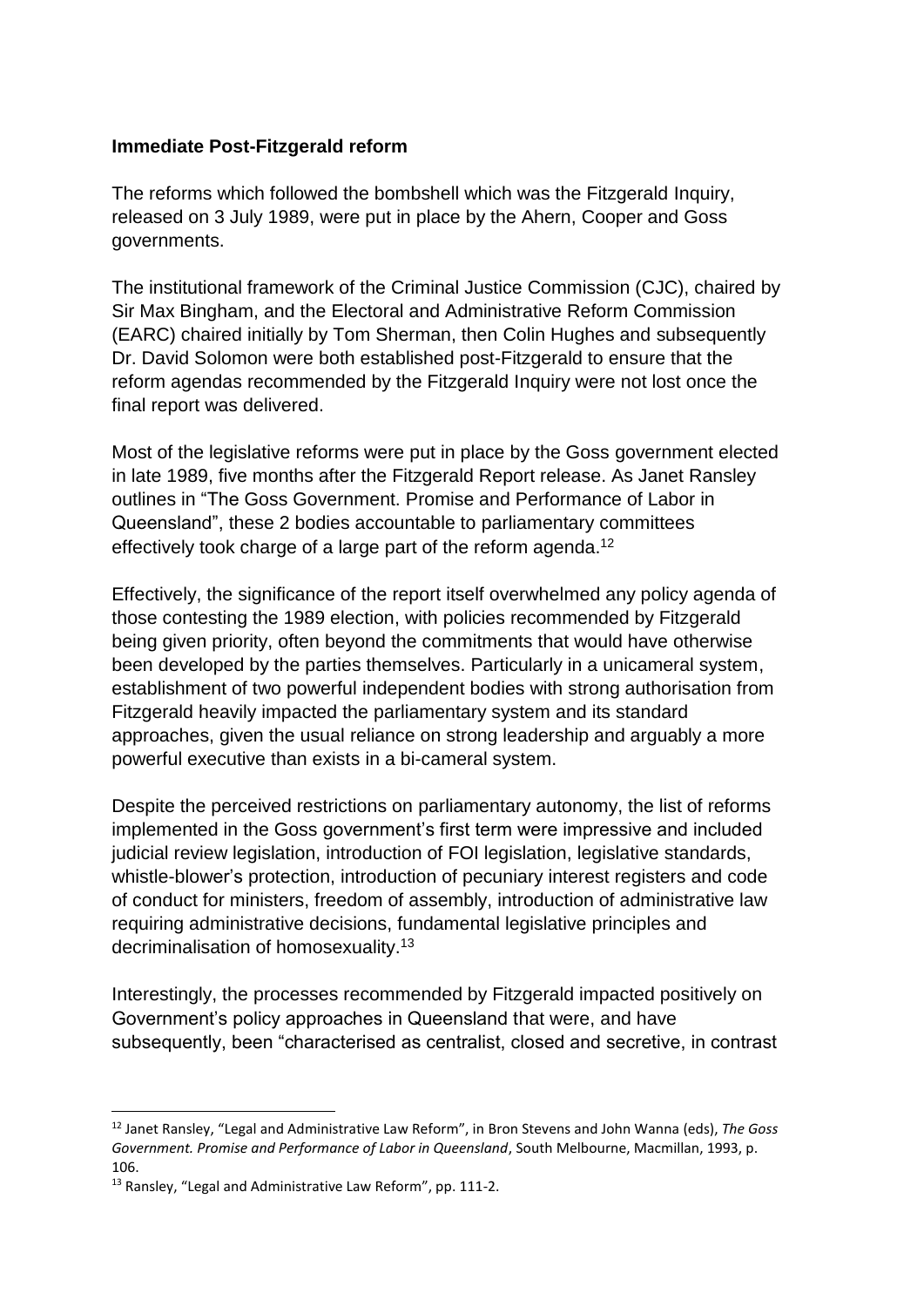to the public and consultative methods adopted by EARC and to a lesser extent by the CJC". 14

So David Solomon has changed his spots very little over the last few decades!

The reforms also weren't without controversy, from the most senior members of Cabinet and within the reforming public service who were against the intent and the cost of measures such as FOI, Equal Opportunity and judicial review, "which were promoted to government as being expensive, administratively difficult and likely to lead to potential embarrassment for the government."<sup>15</sup>

There is an important lesson for the Information Commissioner and all public institutions from a CJC report at the time:

"it is very important to guard against complacency; the gains of the last few years can be quickly eroded if there is a lessening of commitment to the process of police reform, or if the framework of external oversight is weakened or undermined."<sup>16</sup>

How little things change, as I will refer to subsequently.

## **Policy development: the FOI Review**

I still clearly remember when Anna Bligh became Premier in 2007. Literally, her first act as a newly minted Premier was to announce the review of the FOI Act. This was more than 18 months prior to her election as the first female premier. Bligh clearly wanted to put a distinct reform stamp on her administration (given the ALP in Queensland had a long continuous period in government under the leadership of Peter Beattie who had been Premier from 1998 until retiring in 2007.

As a new Director General of the Department of the Premier and Cabinet, I was tasked with providing advice on the approach to the review of the Act and preparation of necessary Cabinet documentation. I have been through such exercises many times, having worked on the establishment of various Commissions of Inquiry, and policy and legislative reviews which governments of the day were keen to progress.

I am sure you can appreciate the difficult task of getting the right expertise appointed to carry out complex tasks of government, like the fundamental review

<sup>14</sup> Ransley, "Legal and Administrative Law Reform", p. 109.

<sup>15</sup> Ransley, "Legal and Administrative Law Reform", p. 116.

<sup>16</sup> Queensland Criminal Justice Commission, *Integrity in the Queensland Police Service: Implementation and Impact of the Fitzgerald Inquiry Reforms*, Queensland, 1997, foreword.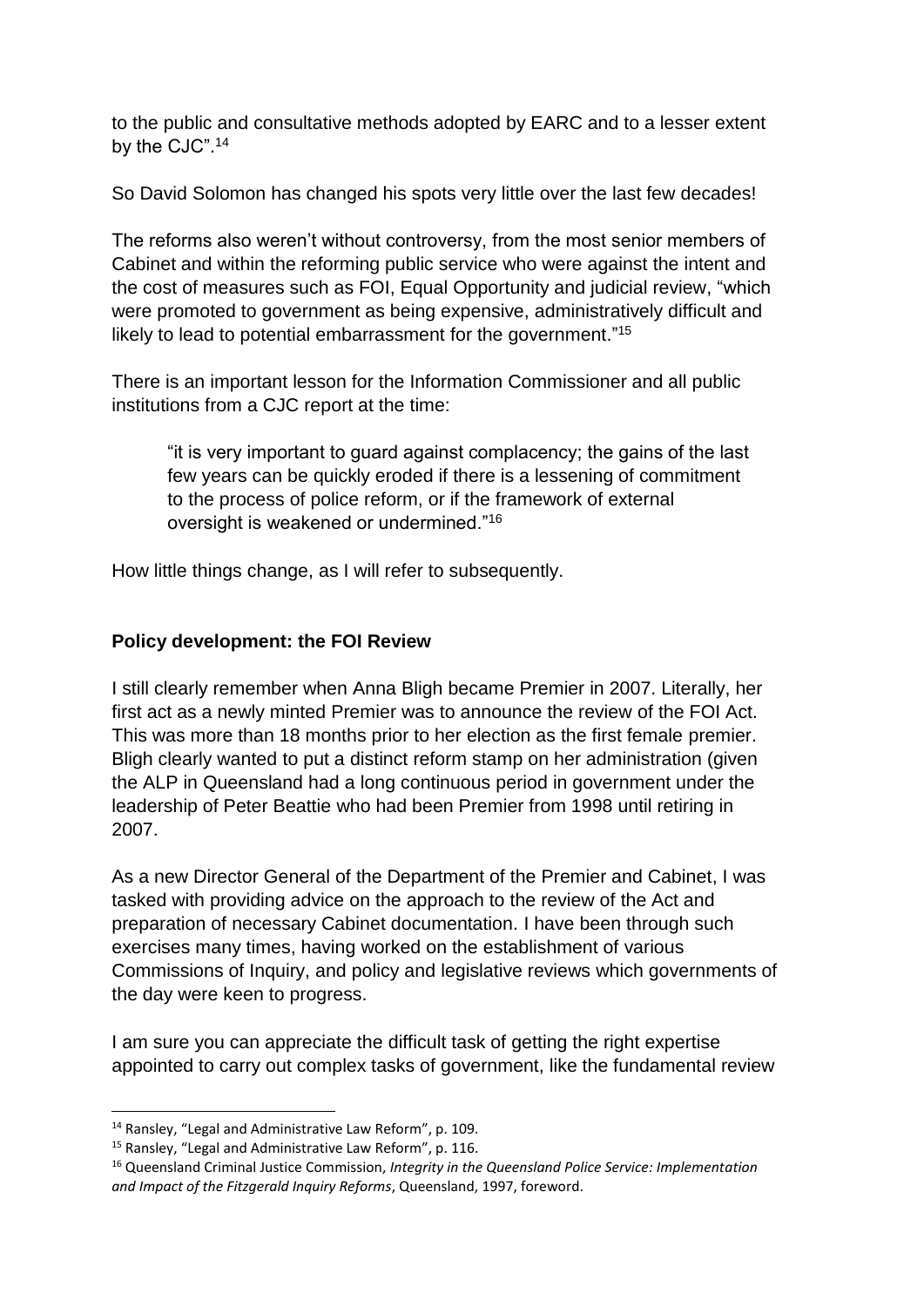of FOI legislation in an environment which had changed dramatically since the introduction of the original legislation by the Goss Government in the immediate post-Fitzgerald reforms of 1992. For example, we all forget that public, let alone public service, use of the Internet and email was not common place. There are some wonderful stories about email systems being introduced in the Office of Cabinet around that time. The problem was that while a few individuals had an email address, they couldn't use it, as they had no one to send emails to. I can still remember that period of transition from paper-based records to electronic communication and storage. One always rang the recipient to ensure they actually got a message sent.

It was indicative of Bligh's priority that the responsibility wasn't 'hand-balled' to the Attorney General and his department. She wanted to personally drive this commitment through cabinet and subsequently through the parliament to put her authority on the reforms and assuage the doubters in both her own party and in government generally of the need for fundamental reform.

The appointment of the independent team in September 2007 of David Solomon, Simone Webbe and Dominic McGann was one of the easier appointment processes I was involved in. Their individual and collective expertise was never in dispute.

The work proceeded at pace with a discussion paper released in January 2008, the final report in June, and the government's response in August of the same year. In 2009, Bligh led the introduction of the RTI Act through the Queensland Parliament and it became law in July 2009.

Responsibility for the legislation remained with the Premier and her department, DPC after introduction for approx. 12 months, later transferring to the Attorney's portfolio.

The bureaucracy is (and should be) relatively silent in its support. But I must recognise 2 great efforts during the process, acknowledging there were many others. But I would particularly like to acknowledge Cathy O'Malley and Christine Castley, at the time in DPC, and the Information Commissioner at the times of the reforms, Julie Kinross, as great public servants for their dedication, professionalism and persistence in developing and delivering these landmark reforms 'behind the scenes'.

David Solomon and his co-authors sought not just to update the Freedom of Information Act, but to fundamentally rethink the approach to freedom of information (FOI) in Queensland.

Crucially, they set out a system for how governments should assess the public interest on a case-by-case basis. The authors recognised the novelty of their logic, openly acknowledging in their introduction that: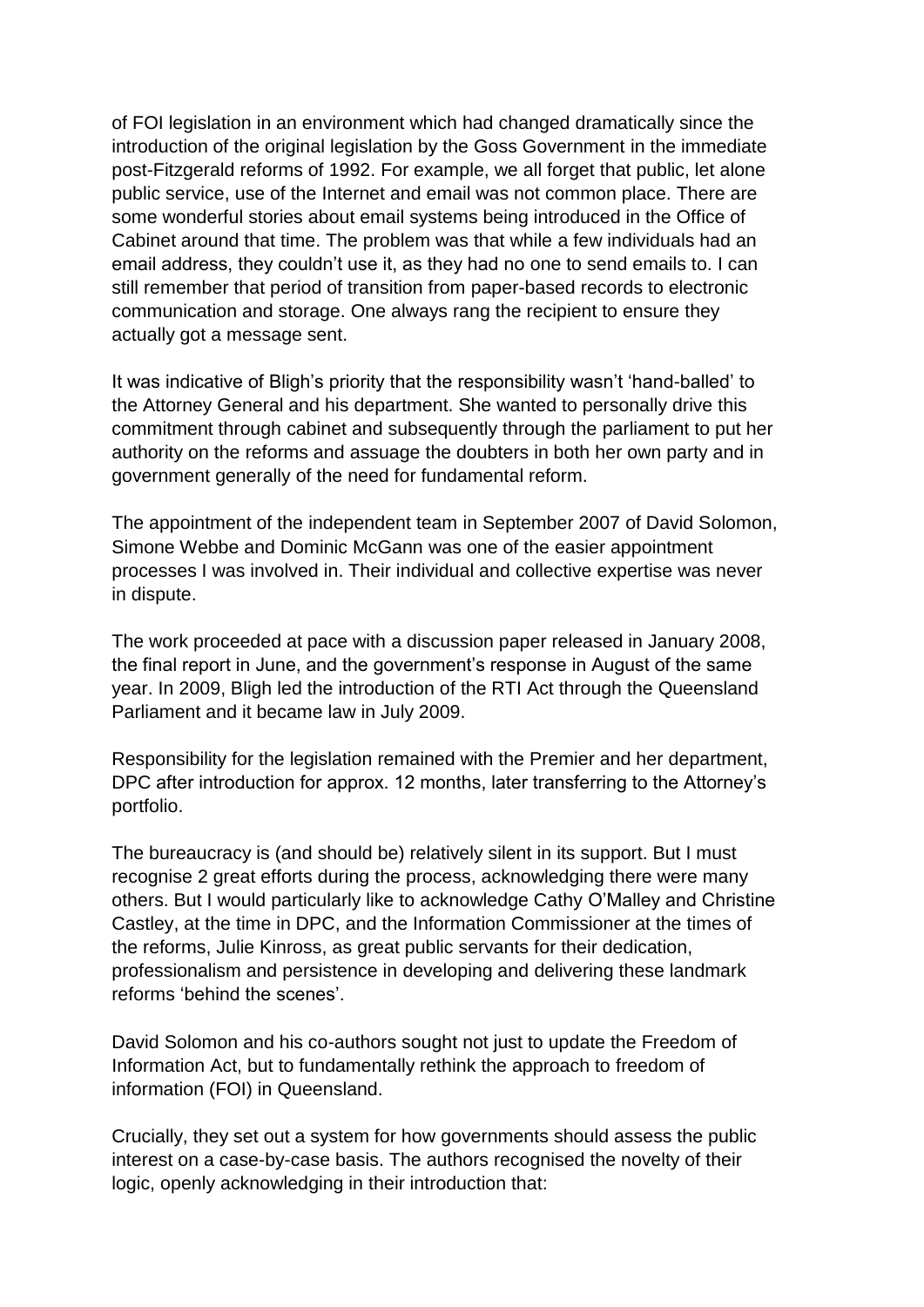"the Panel was invited by its Terms of Reference and comments by the Premier to produce recommendations that would look at best practice around Australia and the world. Whilst it has done that, in some respects it has gone beyond best practice, in the belief that it can produce a better, more effective model that, in the public interest, will improve the delivery and availability of information held by government."<sup>17</sup>

This language mirrors that of Fitzgerald almost 2 decades earlier. Fitzgerald spoke about the essential task of giving "information to the community about what has occurred."<sup>18</sup>

On this point, the Fitzgerald report bears quoting at length one more time. He sets out here the fundamental tension at the heart of FOI and RTI. He articulated that there is a:

"need for a free flow of accurate information within a society. Such a flow of information is needed if public opinion is to be informed. Public opinion is the only means by which the powerful can be controlled. However, there is a conflicting right of individuals to privacy. In some circumstances, such privacy results in the secrecy which allows corruption to breed and official misconduct to escape detection."<sup>19</sup>

RTI exists to provide this flow of information. Under David's expert guidance, it also serves to balance the competing rights to privacy and information.

And yet, Post-Fitzgerald, it is vitally important to remain vigilant.

A culture of secrecy and a desire for non-disclosure are still commonplace across many areas of politics and the bureaucracy. It is vital that those who value a strong and effective liberal democracy advocate for transparency being firmly on the side of the public interest. We need to understand our relative position as public officers within the community as elites and ensure that government is not perceived as being of the elites, by the elites, and for the elites.

Arguments remain about transparency and right to information as if it is counter to good public administration.

Simplistic notions that FOI regimes are leading to a diminution of the public service's capacity to give the three "F's"—free, frank and fearless advice—are in

<sup>17</sup> FOI Independent Review Panel, *The Right to Information: Reviewing Queensland's Freedom of Information Act*, Queensland Department of Justice and Attorney-General, 2008, p. 7. (hereafter *The Solomon report*)

<sup>18</sup> *The Fitzgerald report*, p. 5.

<sup>19</sup> *The Fitzgerald report*, p. 6.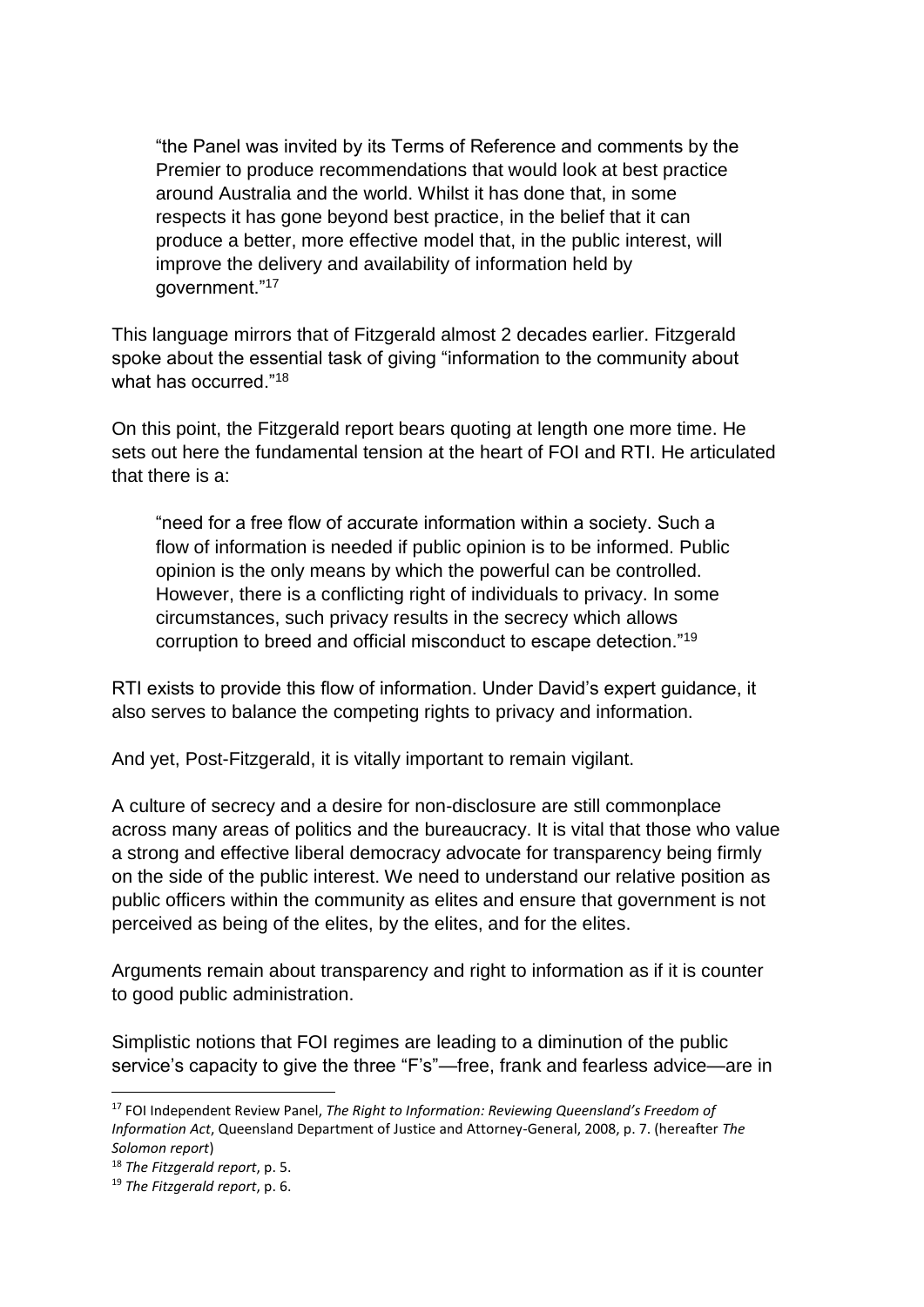my opinion overstated. Public service advocates of this position (of whom there are many) posit that advice given by the public service could embarrass the minister or government if made public and therefore significantly affect the productiveness and trust relationship between the public service and the political class.

Putting it perhaps overly simplistically, I would contend that this could happen for 2 broad reasons.

Firstly, the public service advice is not based on evidence, and is wrong or not nuanced to enable consideration of all workable options. Alternatively, the advice embarrasses the minister and the government because it doesn't align with its own world view to meet its own sectional interests, irrespective of the evidence presented.

In both cases there is a strong case for transparency. There is an incentive in the former to always provide the highest quality evidentiary advice, and in the latter to fully and explicitly explain a decision or position if an alternative decision is made to ensure it is legitimately and consistently in the public interest.

Of course, one might hope today's threats to fair and ethical public administration are not so endemic, so entrenched, so egregious, as they were in the days covered by the Fitzgerald Inquiry.

But if we simply assume this is the case, if we let a transparent and accountable system fall into disrepair, we will be complicit in the unethical outcomes that inevitably follow.

In their 2008 review of the Queensland FOI Act, opened with a challenge to parliament, the executive and the public service. While they wrote with Fitzgerald front of mind, they were troubled too by more recent cultural failings in access to information:

"History in Queensland, as in many other jurisdictions, has proven unambiguously that there is little point legislating access to information if there is no ongoing political will to support its effects. The corresponding public sector cultural responses in administration of FOI inevitably move to crush the original promise of open government and, with it, accountability."<sup>20</sup>

The battle for transparency is not won through one inquiry, or one piece of legislation. It is one that needs to be fought every day.

<sup>20</sup> *The Solomon report*, p. 2.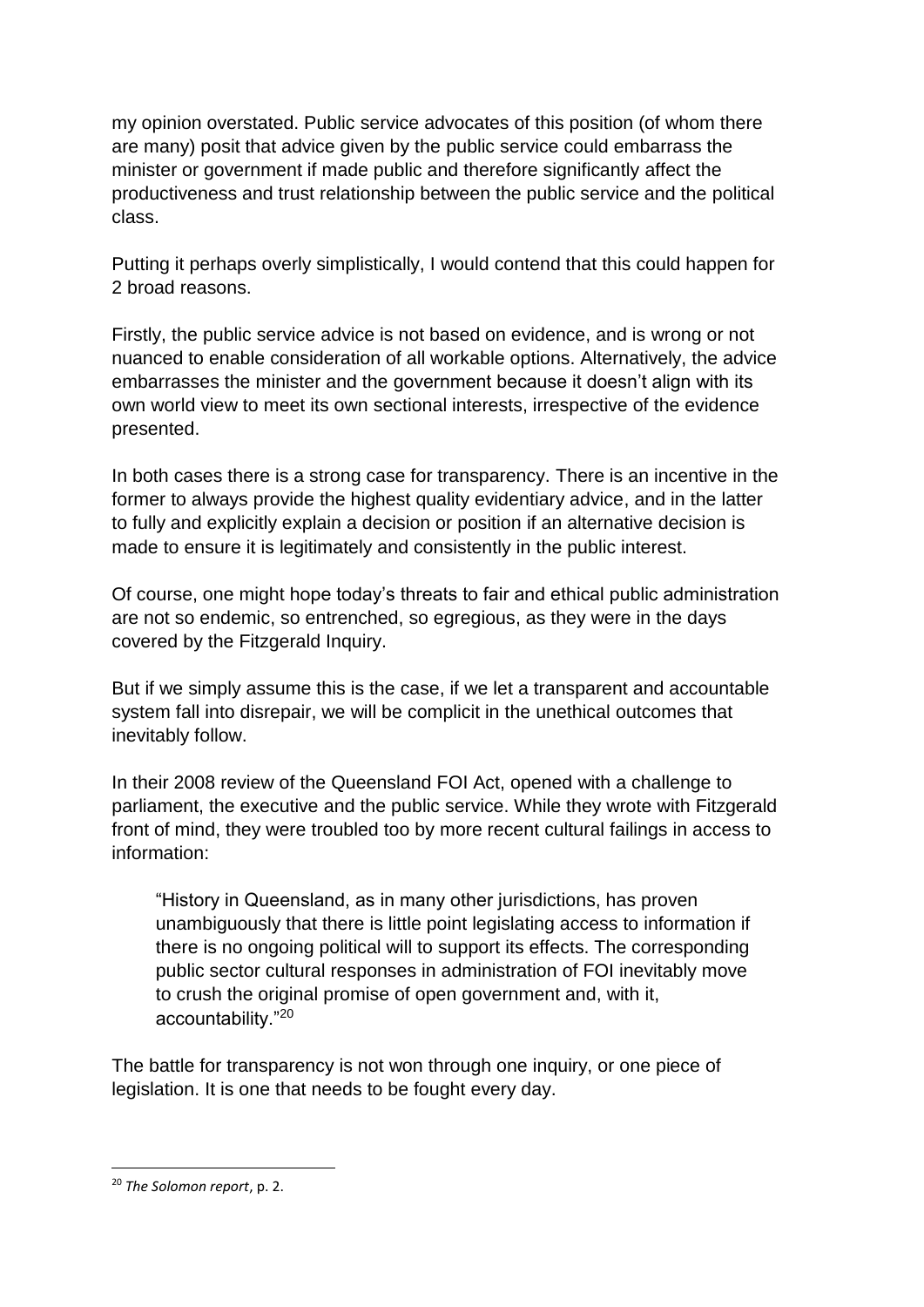### **New technology, the rise of data and the role of media**

I want to now move to comment on the importance of information transparency in the broader context of how governments decide what information they share with citizens.

We can't have that discussion without recognising the huge changes in technology and the way we produce and share data.

More than half of the data developed by humanity, has been produced since the start of 2017. The challenge is that much of this data isn't of use—it doesn't have an evidentiary base.

And yet, from a commercial perspective data is seen as the new oil—the core of the business model of some of the most profitable global companies like Facebook and Google.

Governments collect and store huge amounts of data—both through initiatives like the Census and also as part of their routine activities of service delivery.

So what do we do with that data? How do governments use it to create public value?

The release of government information has always involved a calculation of costs versus benefits.

Under FOI regimes the costs, in terms of time and resources and potential loss of reputation if damaging information is released, are largely borne by governments.

The benefits are largely borne by the general public, through greater transparency, and quicker exposure of government failures.

Despite some pockets of fine reporting, media organisations do not have the capacity to join the dots and run sustained campaigns against systemic failure, unethical or corrupt conduct.

In Australia, as in any developed liberal democracy the media is an important part of the checks and balances that keep the system accountable and as some have positioned themselves to 'keep the bastards honest'

The current fragmentation and concentration (ironically at the same time) of the media landscape, the collapse of advertising support for the business model of mainstream private media companies and the relentless campaigns against public broadcasting, both internationally and here, should disturb anyone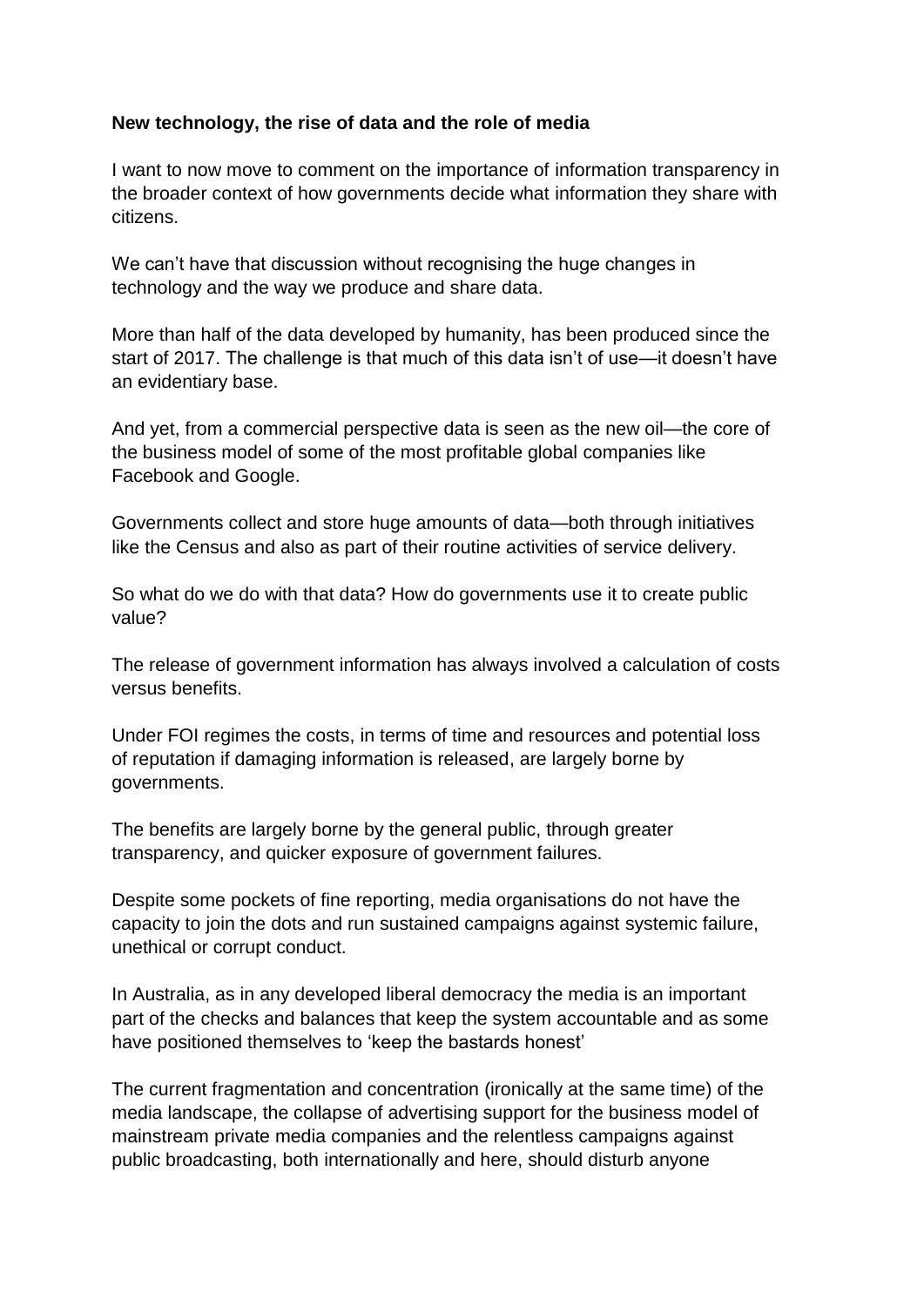concerned about the quality of government and independent critique to ensure we can collectively speak truth to power.

There is, however, some light on the horizon as new funding models are seeing a resurgence of quality mastheads and journalism.

See for example the resurgence of *The New York Times*, *The Washington Post* in the US and *The Guardian* here. Attempts at nobbling public broadcasters have also met with significant resistance, particularly in the UK and here. Hopefully we will reach a tipping point where there will be a reaction to so-called journalists more interested in being political players (you all know who I mean, across every media form) than in independently pursuing the truth to support broader rather than narrower sectional interests.

The response of governments should be to make it easier for players in the new media landscape to get accurate, relevant and timely information, not to obfuscate for their own partisan interests.

This asymmetry between cost and benefit means that as well as strong RTI laws, we need a culture within governments that understands the bigger picture—that the flow of information to the public is essential for scrutiny, accountability and the maintenance of trust in government.

Once we make that cultural shift—away from secrecy and towards transparency—another question arises.

Why limit our provision of information to access request regimes? What are the other opportunities to give taxpayers fuller access to the information they have paid for?

The rapid changes in technology mean that data can be collated, stored, reproduced and shared far more quickly, cheaply and easily than in the analogue era.

I think we all understand that the costs involved in sharing information are lower. What we find harder to imagine are the huge potential benefits that can flow form data sharing while protecting the privacy of individuals and households. This is particularly a challenge in our disjointed Federation.

### **Open data in action**

New York University academic, and previous Obama administration advisor on open government, Professor Beth Noveck writes about the value of 'open data' as a counterpoint and complement to FOI legislation.

She says that: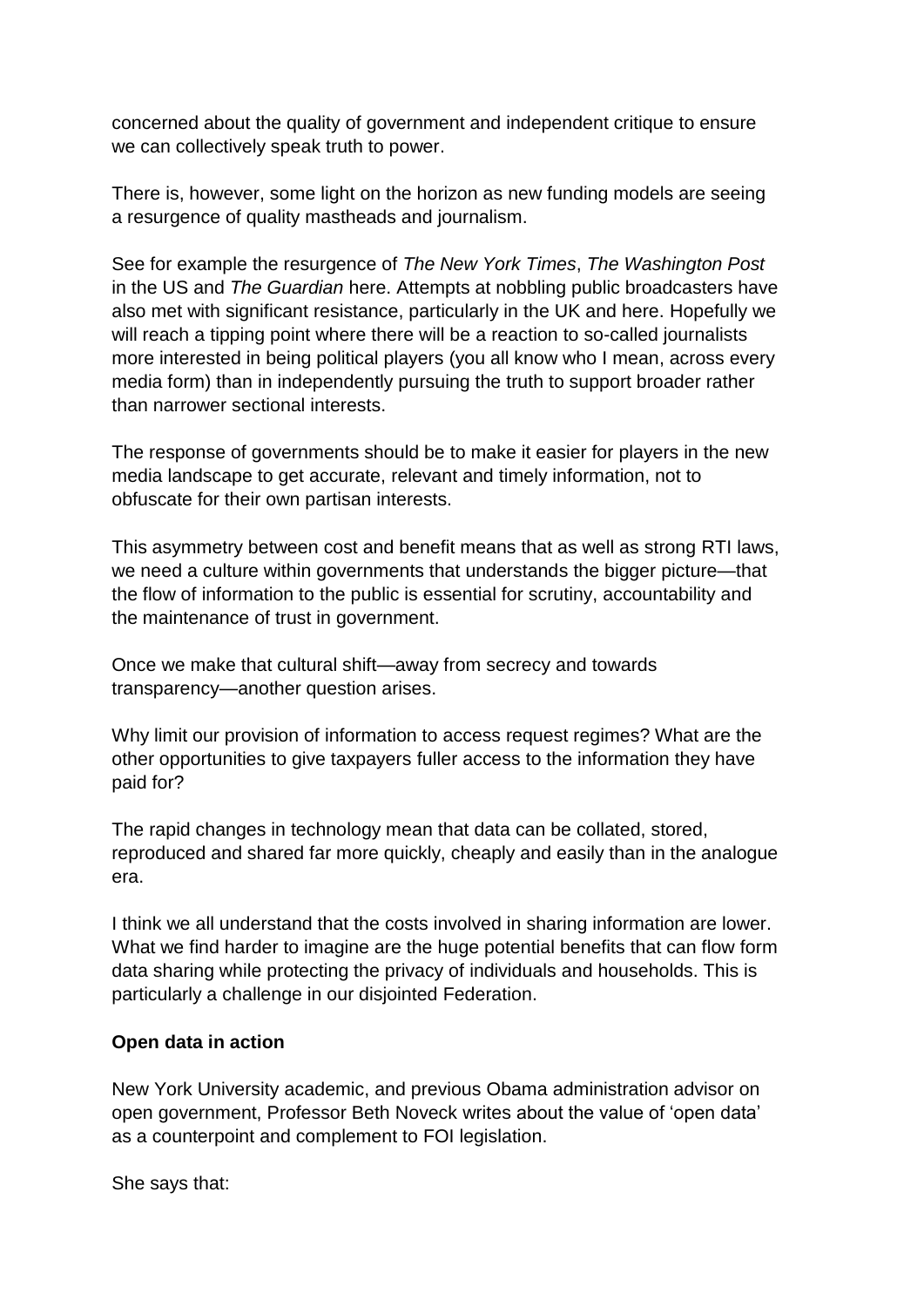"FOIA is an inherently adversarial tactic focused on prying secrets out of government. Open data is not… [It] instead attracts collaboration by knowledgeable and passionate members of the public, who augment the manpower and skills often lacking in under-resourced public institutions.

FOIA tends to highlight the worst of government by demonstrating how public officials have tried to hide misdeeds. It emphasises malfeasance, invariably shaping public perception of government... by contrast, the open data legal framework may be advancing participatory democracy."  $21$ 

What does she mean by open data? Here are four examples of open data in action, two involving government and two the private sector.

**I**n the USA, several states have begun collecting information about doctors' patterns of prescribing opioid pain medication, in an effort to tackle the prescription drug epidemic.

This information is now made public and, by transparently showing doctors their own practices in comparison to those of their peers, open data has changed the way that less responsible prescribers act. In Arizona, a pilot program has seen participating counties cut prescription rates by 10 per cent and overdoses by 4 per cent.

In Oakland, a pilot program has given citizens with first aid skills access to real time data and alerts on heart attacks or medical emergencies in their area, so they can act as first responders while paramedics arrive.

Collaborative use of open data, of course, is not limited to government.

During the Jakarta floods, Twitter donated its data to the University of Wollongong which used it to create real time map of flood conditions allowing residents to develop their own escape plans.

In the Ivory Coast and in Senegal, Orange Telecom anonymised customer call data and handed it to researchers who used the data to predict how waterborne parasites and diseases travel.

<sup>&</sup>lt;sup>21</sup> Beth Noveck, "Rights-Based and Tech-Driven: Open Data, Freedom of Information, and the Future of Government Transparency", *Yale Human Rights and Development Journal*, vol. XIX, 2017, [https://digitalcommons.law.yale.edu/yhrdlj/vol19/iss1/1/,](https://digitalcommons.law.yale.edu/yhrdlj/vol19/iss1/1/) pp. 4-5.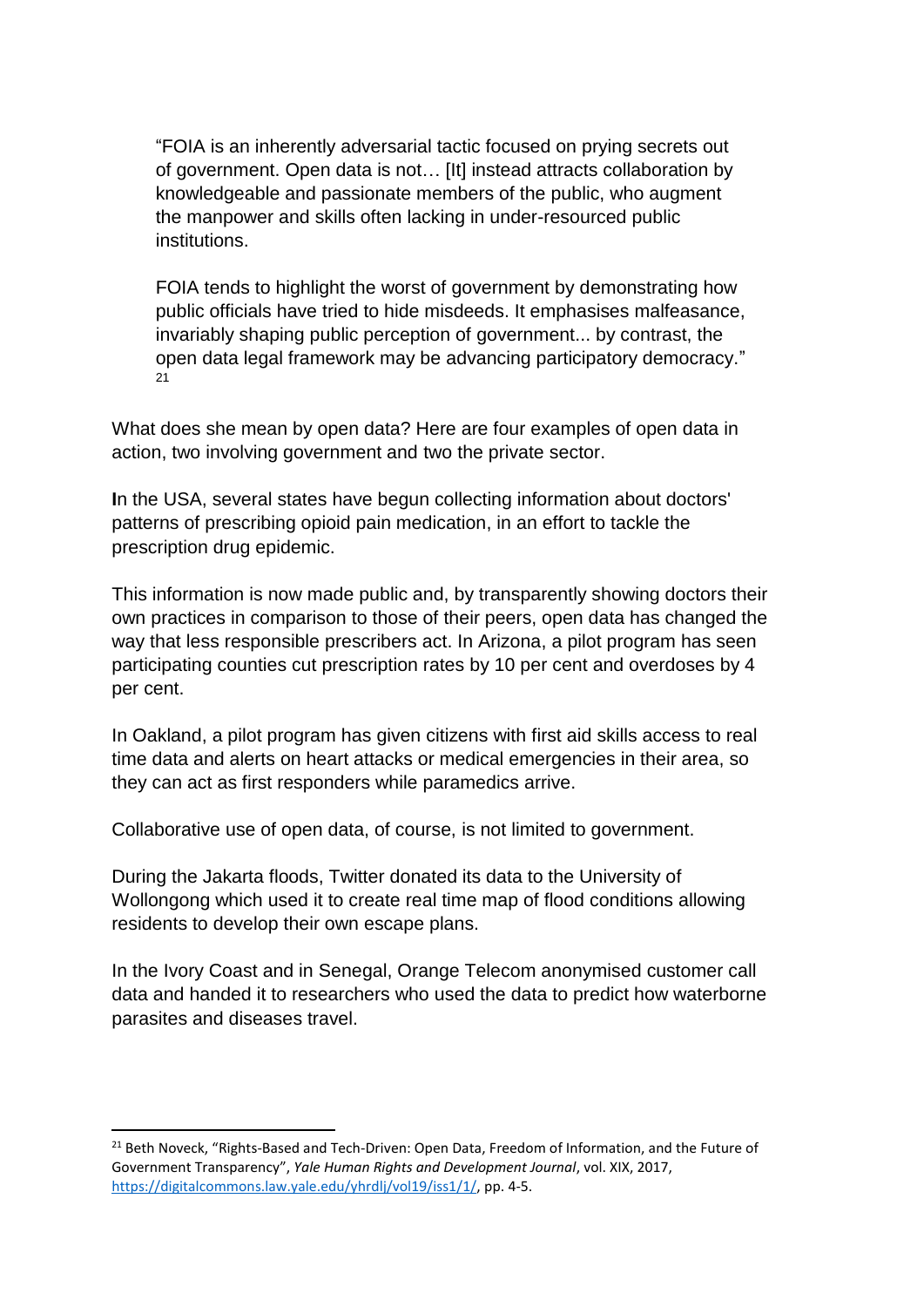Both are great examples of potential public private data partnerships. Noveck also outlines how private data assisted governments in Europe in tracking refugees real time, rather than reliance on border checks and controls alone.

Of course, private companies are not going to hand over all their data, because it is not in their commercial interest.

But governments which are acting in the public interest need to consider how they might regulate private companies accessing huge amounts of valuable private data which can be used for a valid public purpose. Governments similarly need to unleash the data sets they hold for the broader public purpose and the private sectors.

We need to combine the innovation and flexibility of private data holders, with the traditional emphasis on public value of the public sector.

Technology has given us a new avenue to deliver major increases in public value.

In the Australian federal system, state and local governments and the communities they serve will benefit from data collected by federal departments and vice versa.

Innovative use of data may allow governments to compete and give us better insights into which levels of government are best placed to perform specific functions.

Any supporter of true federalism, and I am definitely one of them, would applaud this.

In Australia, we have been latecomers to open data – but this is changing.

Some of the key recommendations of the Productivity Commission's final report on *Availability and Use of Data*, *<sup>22</sup>* released in March last year have already been implemented. As well, *Australia's First Open Government National Action Plan 2016-18* which "commits" to the international initiative for reforms that "promote transparency, empower citizens, fight corruption and harness new technologies to strengthen governance" could be a key catalyst too.<sup>23</sup>

We have national legislation to remove barriers to data sharing and integration across major public interest data sets and create trusted user access, as well as

<sup>22</sup> Productivity Commission, *Availability and Use of Data*, Productivity Commission Inquiry Report, no. 82, 2017.

<sup>23</sup> Australian Government, *Australia's First Open Government National Action Plan 2016-18*, Canberra, Commonwealth of Australia, 2016, pp. 3, 5.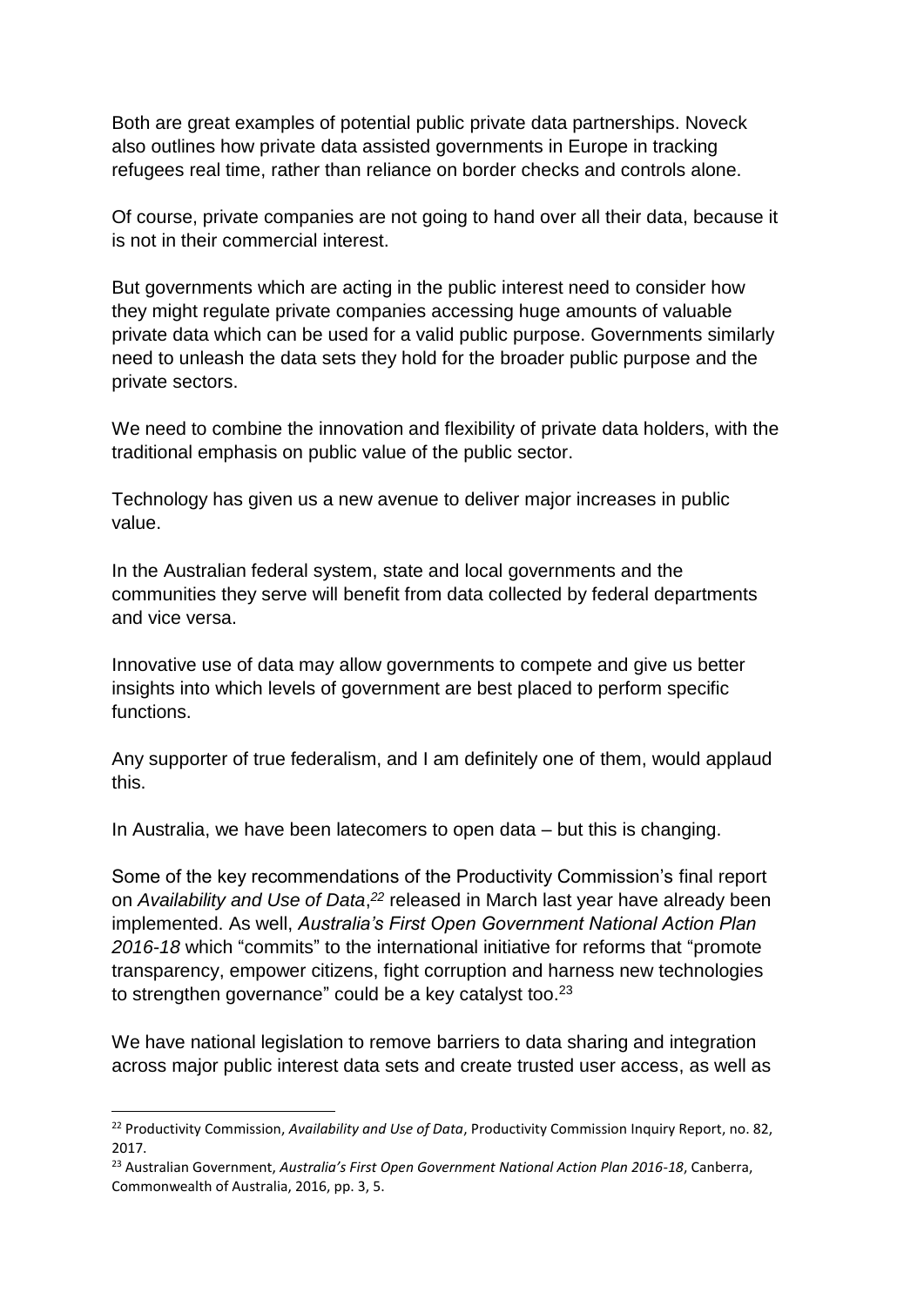a complementary legislated concept of a new general Right for Consumers to exercise joint control in the sharing and use of their data.

The Chair of the Productivity Commission Peter Harris said at an ANZSOG/AIHW Conference on Big Data, that these recommendations were some of the most important he had been involved with.

He said that not only had the federal government fallen behind the private sector in its use of data, it was being outrun by the states.

While privacy is important, he describes it as "just one facet of the diamond called data", and that "polishing only that one facet will not reveal the full value of the 21 $^{\rm st}$  century's great new renewable resource." $^{24}$ 

We need to take into account individual privacy concerns, and balance those with public benefits.

But shifting our focus to the opportunities provided by big data and treating government data as a national asset which should be managed in the interest of all Australians, should help us strike that balance.

### **Open data, public value and public wealth**

**.** 

Why is it important that governments find this balance?

Anyone who has been associated with ANZSOG will be aware of the concept of 'public value', a driving force for the public sector compared with the private sector's focus on shareholder value.

Professor Mark Moore of Harvard's Kennedy School has written extensively on the concept.<sup>25</sup> It is the unifying idea which is the 'why'—or public purpose—of government, as it is linked to the other two parts of the public administration trilogy, the how—the authorising environment and organisational capability.

Governments create public value through policies and programs which deliver benefits to the entire community. Benefits which are consumed collectively rather than individually.

<sup>24</sup> Peter Harris, "Data, the GDPR and Australia's new consumer right", *The Mandarin*, 5 July 2018, <https://www.themandarin.com.au/95351-data-the-gdpr-and-australias-new-consumer-right/> [14 September 2018]

<sup>25</sup> Mark Moore, *Creating public value: Strategic management in government*, Cambridge, MA, USA, Harvard University Press, 1995; Mark Moore, *Recognizing Public Value*, Cambridge, MA, USA, Harvard University Press, 2013.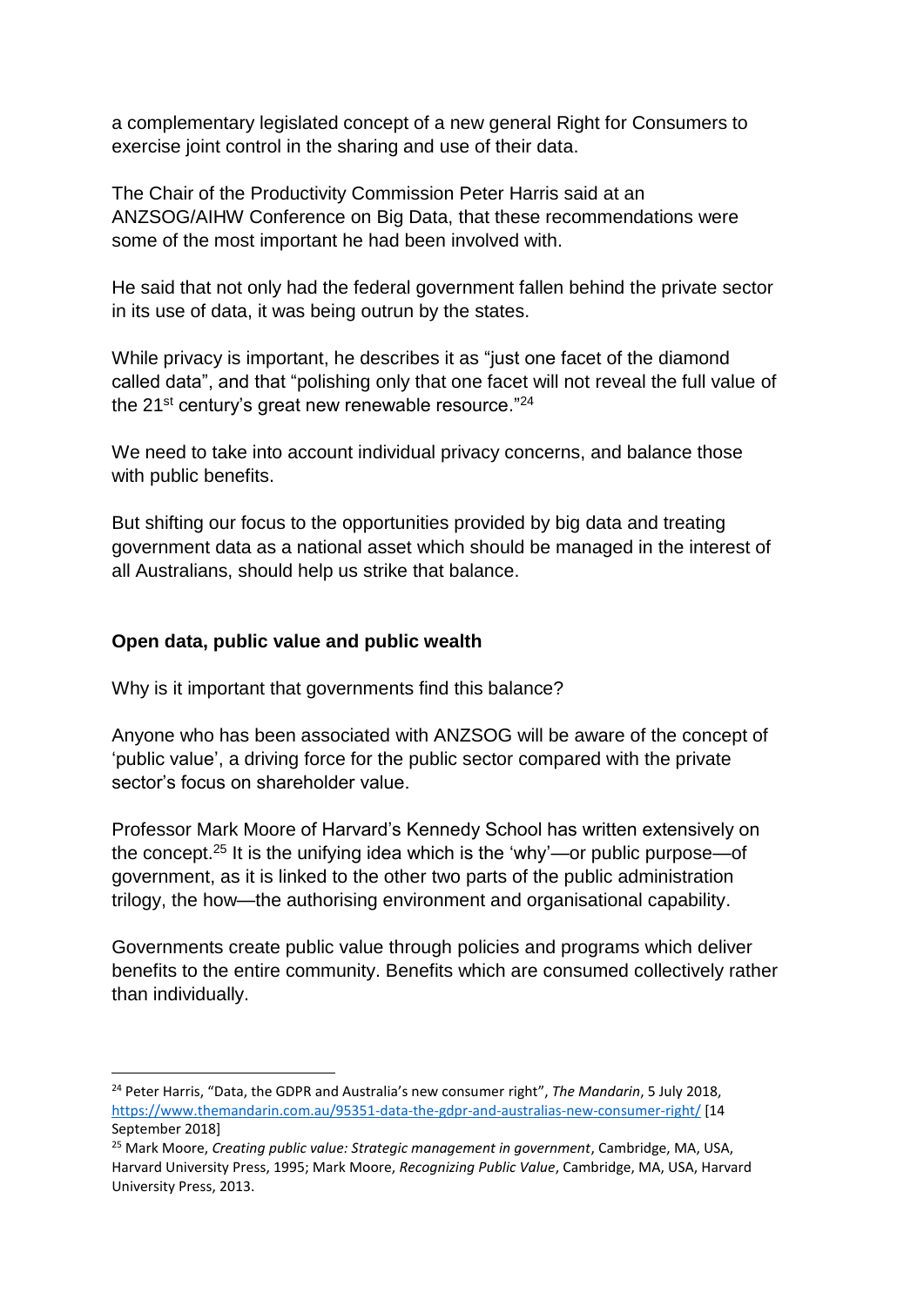University College London academic Professor Mariana Mazzucato has been doing some new and influential work to extend our definition of public value, to show how effective, entrepreneurial action by governments can create public wealth.<sup>26</sup>

She defines public value as a process by which public wealth is created. Public wealth is regarded as a cumulative stock of the public value already created. Therefore, public investment in policy would create value and cumulatively create public wealth.

This understanding moves beyond false and simplistic dichotomies of the innovative free market versus the meddling and inefficient regulatory state. It challenges the notion in economic orthodoxy that value can only be created by the private sector, and that the public sector is simply a consumption part of the economy and a barrier to economic growth and prosperity.

If you want examples: think of the huge advancements in aviation technology, the Internet, space travel and satellite technology, Wi-Fi, most of the components in your iPhone, breakthroughs in big pharma, green tech or nanotech.

In these cases, the government programs where they started have generally not become rich from the proceeds of the invention. Nor has the public good been recognised and benefits provided back to the taxpayer in line with the investments made by them.

Instead, these technologies were subsequently exploited in the private sector and produced enormous improvements in GDP, profits for shareholders, and a better standard of living for millions of citizens.

We need to maintain trust in government because, as Mazzucato states, the public sector must continue to create substantial value for the public and for those private organisations that reap benefits from the trail blazed by earlier public programs.

Data is a perfect example of this: where accurate, high-quality datasets collected by government are used by non-government actors to deliver both public and private value.

Governments must take the lead on making data open—without political will, it won't happen.

Doing so, will help us move towards a version of democracy more suitable for the 21st century—where government and citizens have access to the same

<sup>26</sup> Mariana Mazzucato, *The Value of Everything: Making and Taking in the Global Economy*, London, UK, Allen Lane, 2018.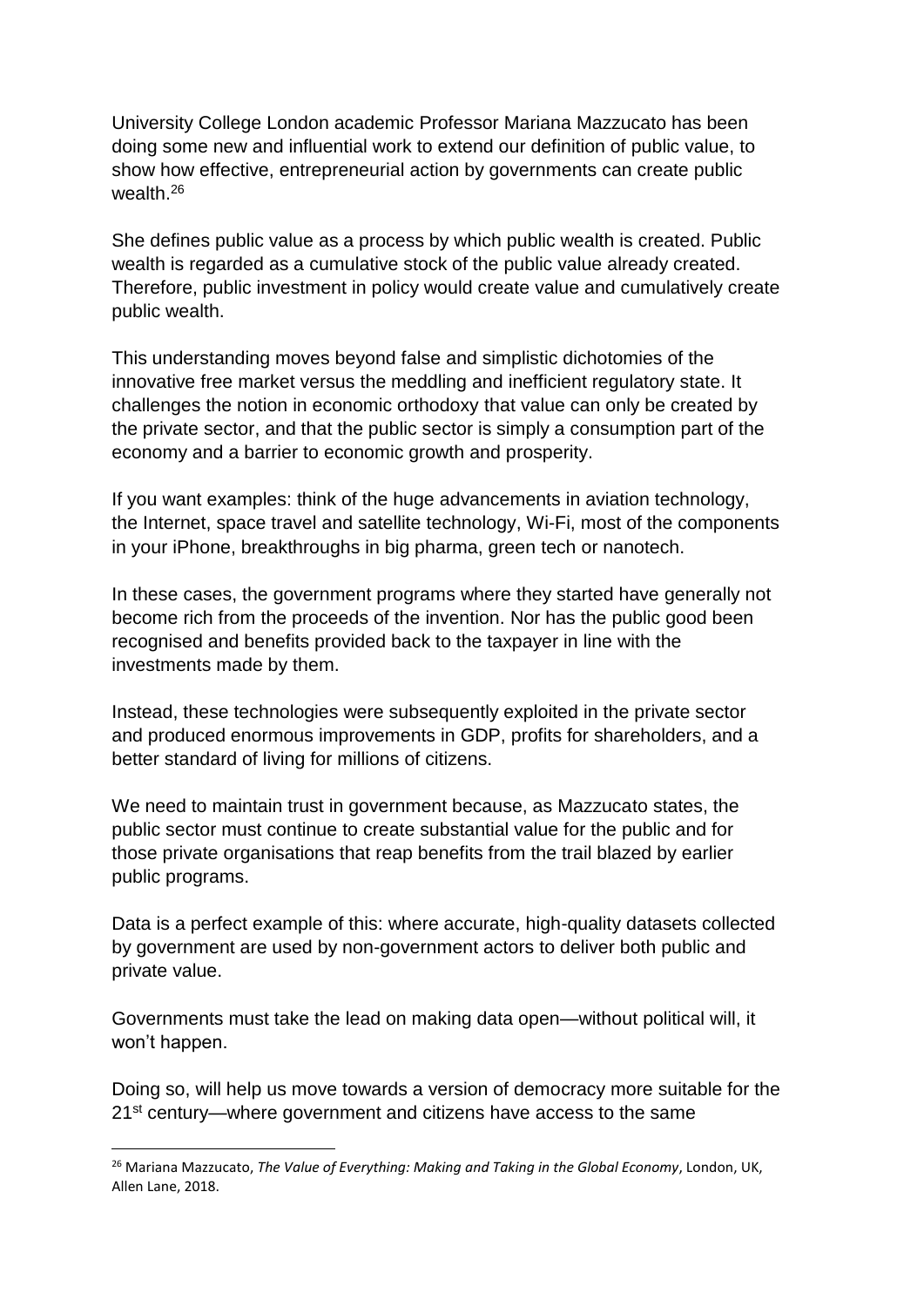information and work together to solve problems and set priorities for their society.

# **The future: Concluding remarks**

# **Public trust and the public interest**

I would like to conclude by bringing this lecture back to the question of public trust and the fundamental importance of RTI to pursuing the public interest. As the Solomon et al. 2008 report states: "The public interest is the central, unifying feature of freedom of information "27

In a speech delivered in 2014, David Solomon laid out the risks to public trust of nepotism and patronage in public office. David's speech stressed the paramount importance of the maintenance of public trust to a well-functioning and enduring democracy.<sup>28</sup>

There are two quotes in Solomon's speech that have stayed with me.

He quotes Professor Paul Finn, who elegantly argued: "[t]he institutions of government, the officers and agencies of government exist for the people, to serve the interests of the people and, as such, are accountable to the people."<sup>29</sup>

He also drew on former Australian High Court Chief Justice Sir Gerard Brennan, who articulated a fundamental principle for the maintenance of public trust: "public interest is the paramount consideration in the exercise of all public powers".<sup>30</sup>

So, where *any* intended use of executive power risks undermining public trust, it is vital to prize public trust above all else. This can in some circumstances mean disregarding ministerial directives in favour of the *public* interest. This is clearly a difficult concept for public servants who are appointed by executive government and accountable to Ministers.

This is enshrined in our own Public Sector Ethics Act in Queensland as: "public service entities, public sector agencies and public officials… acknowledge the

<sup>27</sup> *The Solomon Report*, p. 1.

<sup>28</sup> David Solomon, "Nepotism, patronage and the public trust", in Ann Scott (ed), *The Newman Years: rise, decline and fall*, T.J. Ryan Foundation, 2016, pp. 16-26.

<sup>29</sup> Paul Finn, "The Forgotten "Trust": The People and the State", in Malcolm Cope (ed), *Equity Issues and Trends*, 1995, p. 3, fn. 6, quoted in Solomon 2016, p. 20.

<sup>&</sup>lt;sup>30</sup> Gerard Brennan, 'Presentation of Accountability Round Table Integrity Award', Canberra, [http://www.accountabilityrt.org/integrity-awards/sir-gerard-brennan-presentation-of-accountability](http://www.accountabilityrt.org/integrity-awards/sir-gerard-brennan-presentation-of-accountability-round-table-integrity-awardsdec-2013/)[round-table-integrity-awardsdec-2013/,](http://www.accountabilityrt.org/integrity-awards/sir-gerard-brennan-presentation-of-accountability-round-table-integrity-awardsdec-2013/) 11 December 2013, pp. 4-5, quoted in Solomon 2016, p. 20.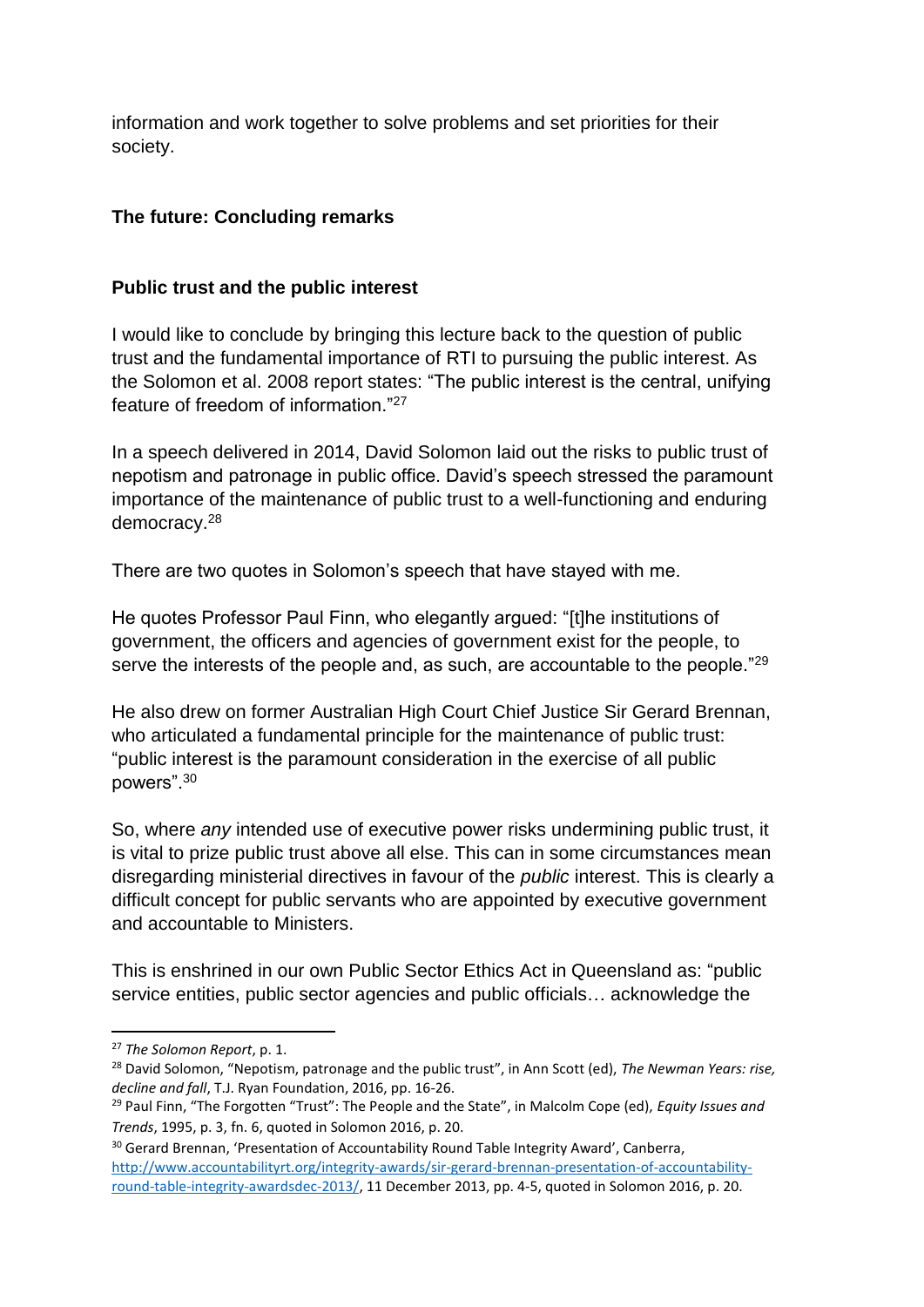primacy of the public interest and undertake that any conflict of interest issue will be resolved or appropriately managed in favour of the public interest."<sup>31</sup>

Again, returning to the original Fitzgerald report for inspiration:

"The outcome of the Inquiry and report must be determined by the political process, as should be the case in a democracy… the public interest can easily be subordinated to other considerations, and the consequences hidden or disguised in a defective political process."<sup>32</sup>

This is a fundamental and enduring theme, from the time of Fitzgerald to today. Bret Walker SC, in the delivery of this year's Whitlam Oration, notes:

"In all such cases, the legitimate public interest is manifest: there is nothing merely prurient in our curiosity. The government has no private interests—it is an emanation of us, the governed people."33

This is why the RTI Reforms and their implementation are so important to reversing the massive declines in trust. We must do our utmost to ensure engaged, participatory and deliberative democracy

A willingness to listen and deliberate is not something that comes easily. It is easier if it is supported by information rather than simply opinion.

I particularly like this quote from Anthony King and Ivor Crewe's book on 30 years of missteps in British government. They write that:

"'Deliberation' is not a word one hears very often in connection with British politics – for the good reason that very little deliberation actually takes place. British politicians meet, discuss, debate, manoeuvre, read submissions, read the newspapers, make speeches, answer questions, visit their constituencies, chair meetings and frequently give interviews, but they seldom deliberate."<sup>34</sup>

Our politicians and might I say public servants, often through no fault of their own, are far better at providing the perception of engagement than offering the real thing.

We often lack the ability to confer, to take counsel, and then carefully weigh up options. We are busy doing and delivering, but often not spending enough time

**<sup>.</sup>** <sup>31</sup> *Public Sector Ethics Act 1994*, Qld, div. 2, 6 (d), pp. 6-7.

<sup>32</sup> *The Fitzgerald report*, p. 7.

<sup>33</sup> Bret Walker, *The information that democracy needs*, Whitlam Oration 2018, published by *The Mandarin*, 16 June 2018, [https://www.themandarin.com.au/94131-the-information-that-democracy](https://www.themandarin.com.au/94131-the-information-that-democracy-needs/)[needs/](https://www.themandarin.com.au/94131-the-information-that-democracy-needs/) [18 September 2018]

<sup>34</sup> Anthony King and Ivor Crewe, *The blunders of our governments*, Oneworld, London, 2013, p. 386.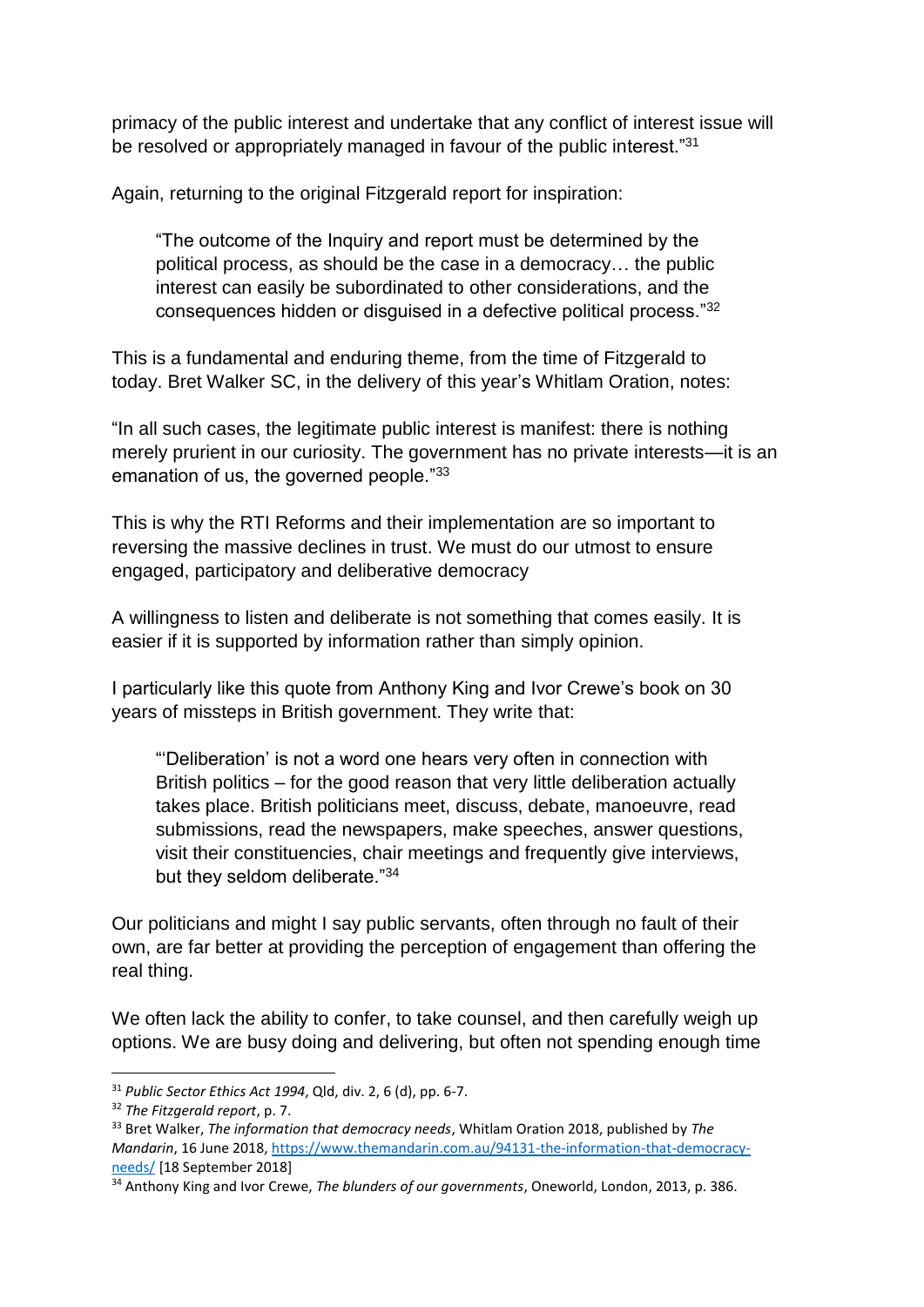reflecting and deliberating. We might be producing a lot of widgets, but we need to have the capability to step back and see whether they are the right widgets for the time and place we inhabit.

Time and circumstance no doubt play some role in this. We are all busy people, serving busy institutions, but in the end we must primarily serve the community or public interest.

Without the ability to talk more openly about our shared problems, and to have those representing the public interest hear these conversations, we will not be able to solve them.

So, a change of approach—focusing on transparency in the way we go about our business and continuing to open up government, and of course access to the information which supports our evidentiary basis for decision making—will bring huge benefits to the community and importantly build rather than continue to erode trust in our democratic institutions.

It is important to put the Queensland reforms in context and celebrate these great achievements whilst being vigilant to protect and enhance the RTI legislation and institutional framework, implement its intent and provide the institutional authority required to guard against complacency, because as the U.S. engineer and industrial pioneer, W. Edwards Deming, states:

"A bad system will beat a good person every time."<sup>35</sup>

<sup>35</sup> W. Edwards Deming, *Deming Four-Day* Seminar, Phoenix, Arizona, 1993, in James Williams, *Stand out of our light: freedom and resistance in the attention economy*, Cambridge, UK, Cambridge University Press, 2018, p. 102.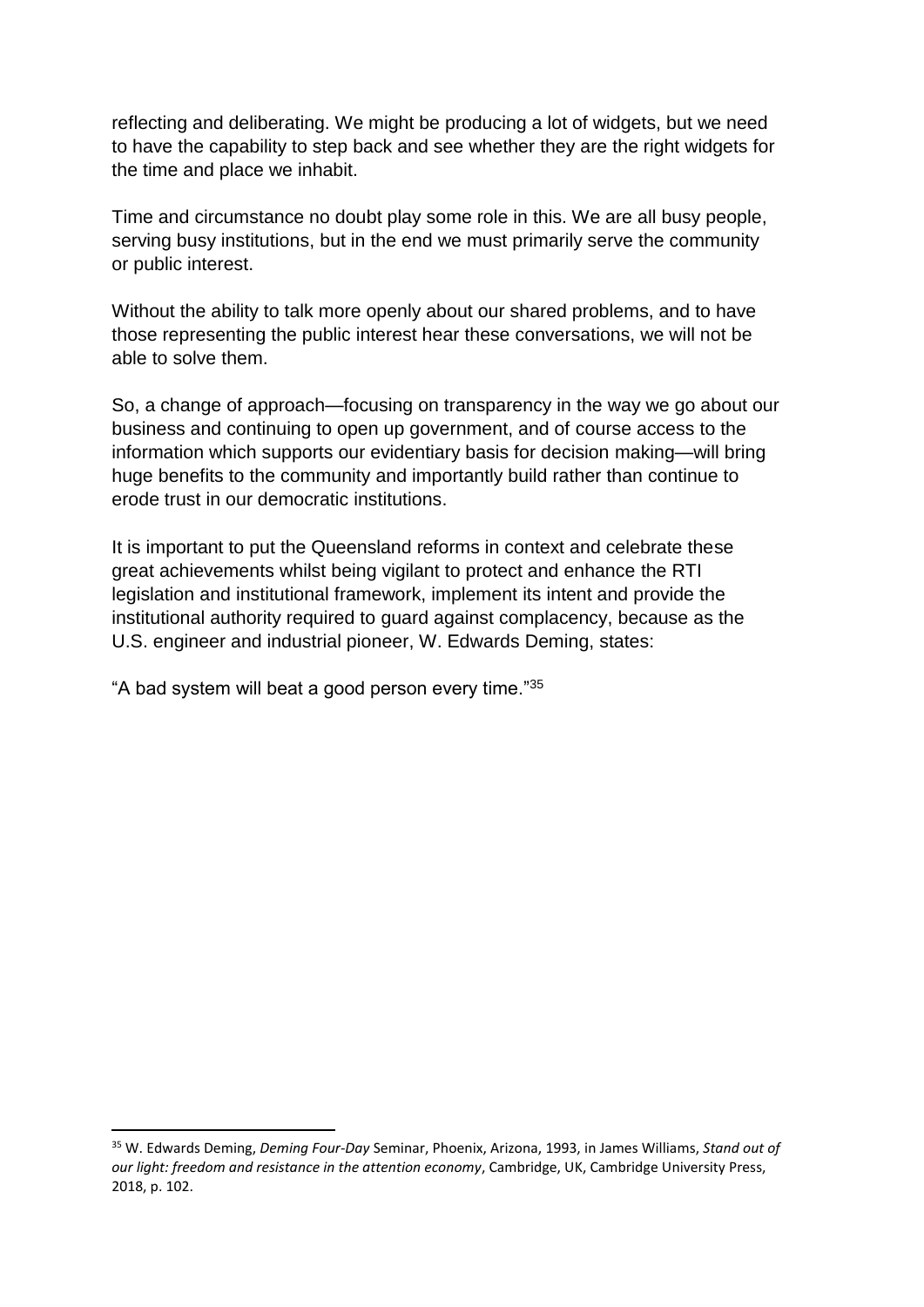### **References**

Australian Government. *Australia's First Open Government National Action Plan 2016-18*, Canberra, Commonwealth of Australia, 2016.

Brown, A.J. *Australian Constitutional Values Survey 2017: Results Release 1*, Centre for Governance and Public Policy, Griffith University, 2017.

Fitzgerald, G.E. (Tony). *Report of a commission of inquiry pursuant to orders in council* (*The Fitzgerald report*), Commission of Inquiry into Alleged Illegal Activities and Associated Police Misconduct, Queensland, 1989.

Foa, Roberto Stefan and Mounk, Yascha. "The Danger of Deconsolidation: The Democratic Disconnect", *Journal of Democracy*, vol. 27, no. 3, 2016, pp. 5-17.

FOI Independent Review Panel. *The Right to Information: Reviewing Queensland's Freedom of Information Act* (*The Solomon report*), Queensland Department of Justice and Attorney-General, 2008.

Freedom House. *Freedom on the Net 2017: Manipulating Social media to Undermine Democracy*, 2017, [https://freedomhouse.org/report/freedom](https://freedomhouse.org/report/freedom-net/freedom-net-2017)[net/freedom-net-2017](https://freedomhouse.org/report/freedom-net/freedom-net-2017) [18 September 2018].

Freedom House. *Freedom in the World 2018: Democracy in Crisis*, 2018, [https://freedomhouse.org/sites/default/files/FH\\_FITW\\_Report\\_2018\\_Final\\_Single](https://freedomhouse.org/sites/default/files/FH_FITW_Report_2018_Final_SinglePage.pdf) [Page.pdf](https://freedomhouse.org/sites/default/files/FH_FITW_Report_2018_Final_SinglePage.pdf) [18 September 2018].

Harris, Peter. "Data, the GDPR and Australia's new consumer right", *The Mandarin*, 5 July 2018, [https://www.themandarin.com.au/95351-data-the-gdpr](https://www.themandarin.com.au/95351-data-the-gdpr-and-australias-new-consumer-right/)[and-australias-new-consumer-right/](https://www.themandarin.com.au/95351-data-the-gdpr-and-australias-new-consumer-right/) [14 September 2018].

King, Anthony and Crewe, Ivor. *The blunders of our governments*, Oneworld, London, 2013.

Mazzucato, Mariana. *The Value of Everything: Making and Taking in the Global Economy*, London, UK, Allen Lane, 2018.

Moore, Mark. *Creating public value: Strategic management in government*, Cambridge, MA, USA, Harvard University Press, 1995.

––*Recognizing Public Value*, Cambridge, MA, USA, Harvard University Press, 2013.

Noveck, Beth. "Rights-Based and Tech-Driven: Open Data, Freedom of Information, and the Future of Government Transparency", *Yale Human Rights and Development Journal*, vol. XIX, 2017, [https://digitalcommons.law.yale.edu/yhrdlj/vol19/iss1/1/,](https://digitalcommons.law.yale.edu/yhrdlj/vol19/iss1/1/) pp. 1-46.